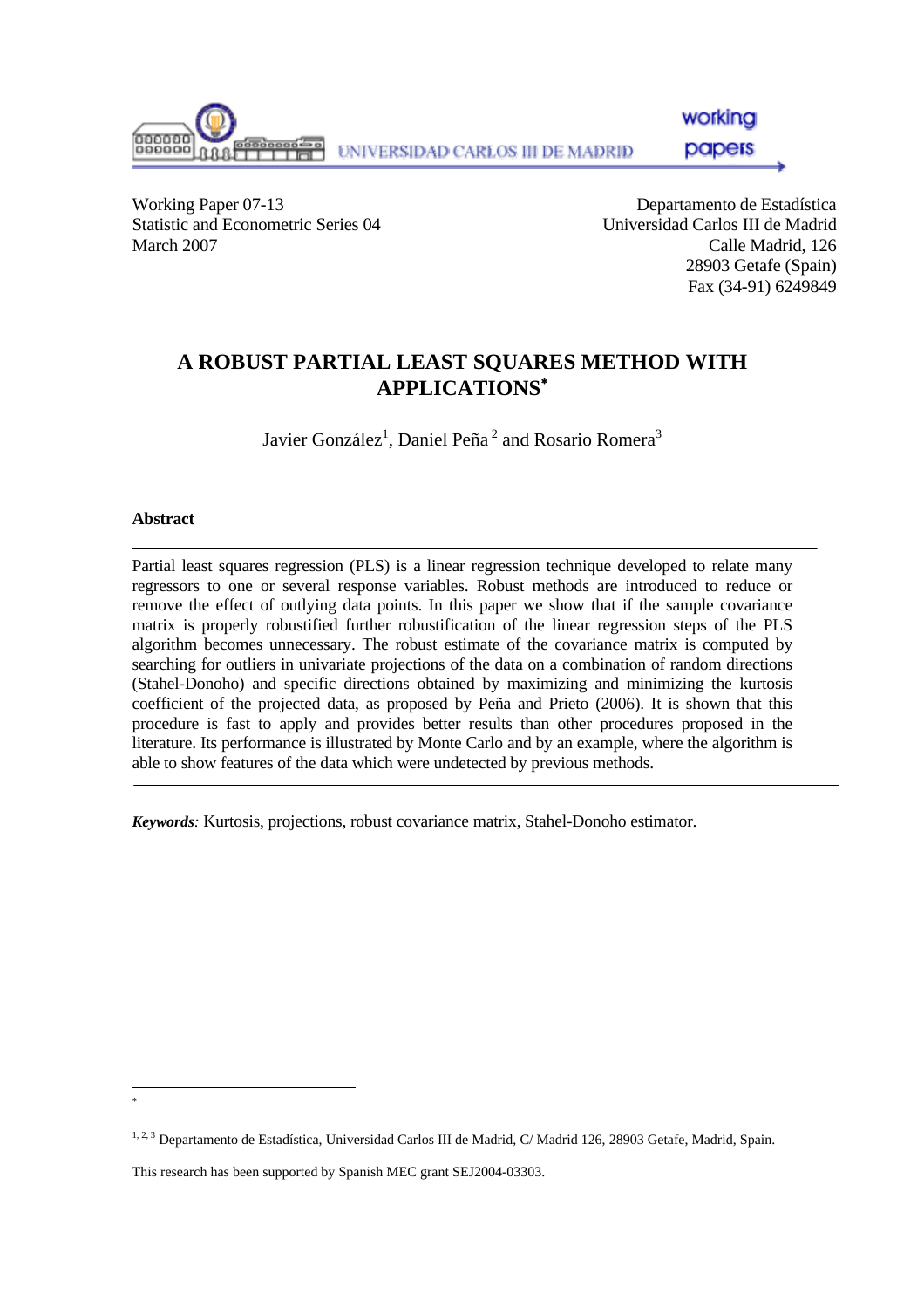# A Robust Partial Least Squares Regression Method with Applications

Javier González, Daniel Peña y Rosario Romera Departamento de Estadística. Universidad Carlos III de Madrid.

March 21, 2007

#### Abstract

Partial least squares regression (PLS) is a linear regression technique developed to relate many regressors to one or several response variables. Robust methods are introduced to reduce or remove the effect of outlying data points. In this paper we show that if the sample covariance matrix is properly robustified further robustification of the linear regression steps of the PLS algorithm becomes unnecessary. The robust estimate of the covariance matrix is computed by searching for outliers in univariate projections of the data on a combination of random directions (Stahel-Donoho) and specific directions obtained by maximizing and minimizing the kurtosis coefficient of the projected data, as proposed by Peña and Prieto (2006). It is shown that this procedure is fast to apply and provides better results than other procedures proposed in the literature. Its performance is illustrated by Monte Carlo and by an example, where the algorithm is able to show features of the data which were undetected by previous methods.

Key words: Kurtosis, projections, robust covariance matrix, Stahel-Donoho estimator.

## 1 Introduction

Partial least squares (PLS) is a useful procedure for relating a set of responses to many explanatory variables. It can be seen as a general dimension reduction technique which takes into account the linear relationship between the responses and the regressors. When the responses are dummy variables, as in linear discriminant problems, PLS has been found to work very well for classification (see Ngueyen and Rocke, 2002 and Barker ad Rayens, 2003). However, it is well known that the popular algorithms for PLS regression (NIPALS and SIMPLS) are very sensitive to outliers in the data set. For univariate or multivariate response several robustified versions have already been proposed. Wakeling and Macfie (1992) worked with the PLS with multivariate response (which will be called PLS2) and their idea was to replace the set of regressions involved in the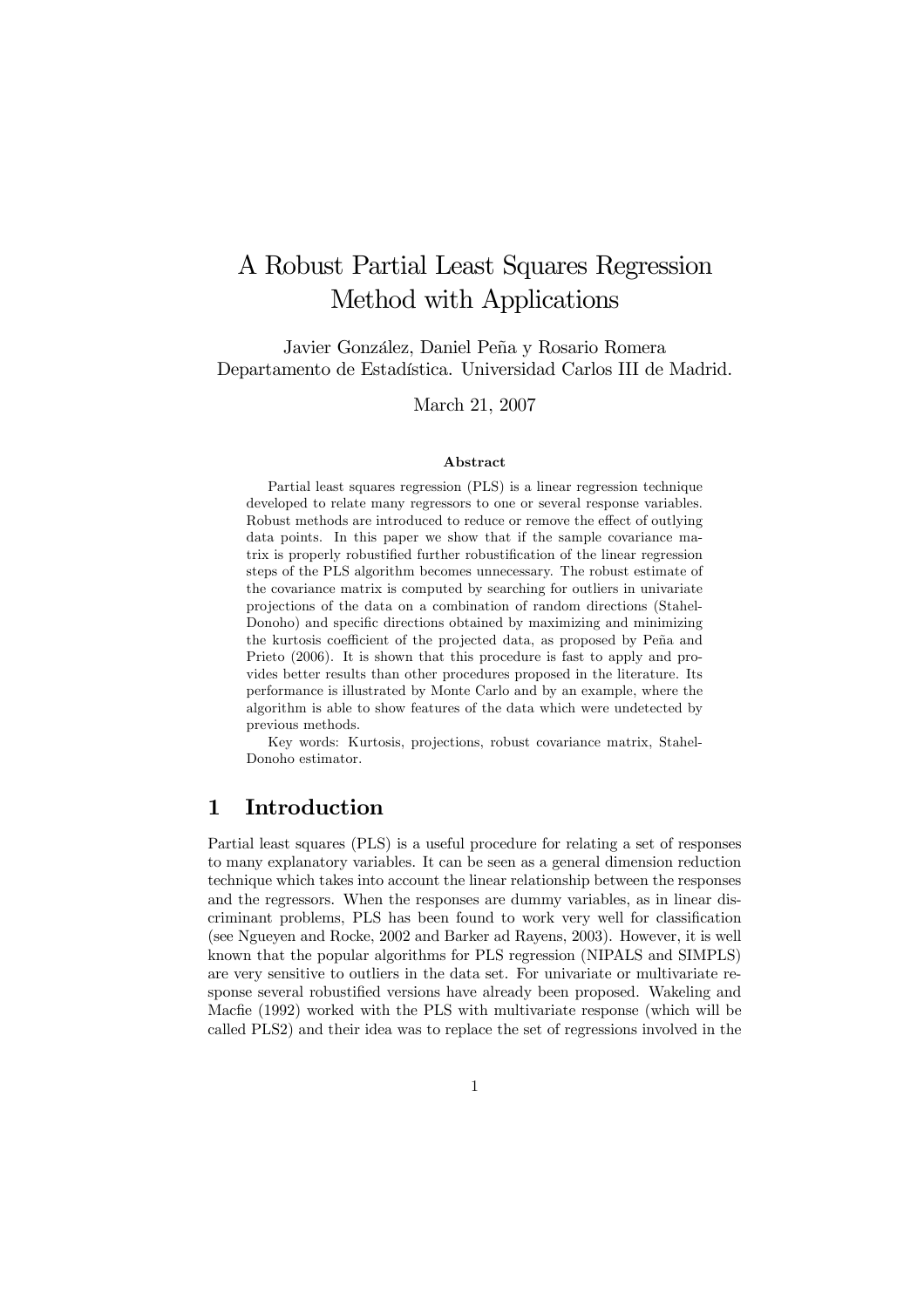standard PLS2 algorithm by M estimates based on weighted regressions. Griep et al. (1995) compared least median of squares (LMS), Siegel's repeated median (RM) and iterative reweighted least squares (IRLS) for PLS with univariate response (PLS1 algorithm), but these methods are not resistant to high leverage outliers. Procedures combining robust covariance matrices and robust regression methods have been proposed by Gil and Romera (1998) and Hubert and Branden (2003). For an extensive review of the commonly used multivariate regression methods that have appeared since 1996 in the field of Chemometrics see Moller at al. (2005). There is a special emphasis on the robust versions of PCA and PLS.

In this paper we show that if the sample covariance matrix is properly robustified the PLS algorithm will be robust and therefore, further robustification of the linear regression steps of the PLS algorithm is unnecessary. We present a procedure which applies the standard PLS algorithm to a robust covariance matrix. The covariance matrix is estimated by projecting the data in some directions, finding outliers on this directions, deleting them from the sample and using the clean data to compute the covariance matrix. The key ingredient in this approach is selecting the projecting directions. A popular way to generate directions is at random, as in the Stahel-Donoho robust multivariate estimator (SDE), and this was the procedure used in the robust PLS algorithm by Gil and Romera (1998). See Maronna and Yohai (1995) for the theoretical behavior of the SDE and practical recommendations for its implementation. However, as shown in Peña and Prieto (2001) the SDE fails with concentrated contamination if  $p$  is large, as it is usually the case in PLS. Peña and Prieto  $(2006)$ proposed to search for outliers in multivariate data by using a combination of random directions, obtained in a much more efficient way than in the usual SDE method, and specific directions, obtained by maximizing and minimizing the kurtosis coefficient of the projected data. The combination of both types of directions leads to a procedure with useful theoretical properties and good performance: it is affine equivariant, inherits the good theoretical properties of the SDE, inherits the good properties for finding high leverage concentrated outliers of the kurtosis procedure and it is fast to compute, so that it can be applied for large data sets. In this paper we adapt this algorithm for robust PLS estimations.

As Moller et al. (2005) pointed out a theoretical high breakdown point might be helpful for initially assessing the data quality and detecting outliers. Nevertheless, usually there is a price to pay for such high robustness: high computational complexity or low statistical efficiency and rate convergence. However, the proposed robust PLS method is fast and, as shown in the Monte Carlo results, is able to deal with a highly contaminated data.

The rest of the paper is organized as follows. Section 2 reviews briefly the PLS algorithm for a one-dimensional response variable and analyses the implication of the robustification of the covariance matrix for the regression steps. Section 3 presents the new procedure. Section 4 reports a Monte Carlo experiment where the performance of the new method is compared to other robust procedures. Section 5 illustrates the performance of the proposed method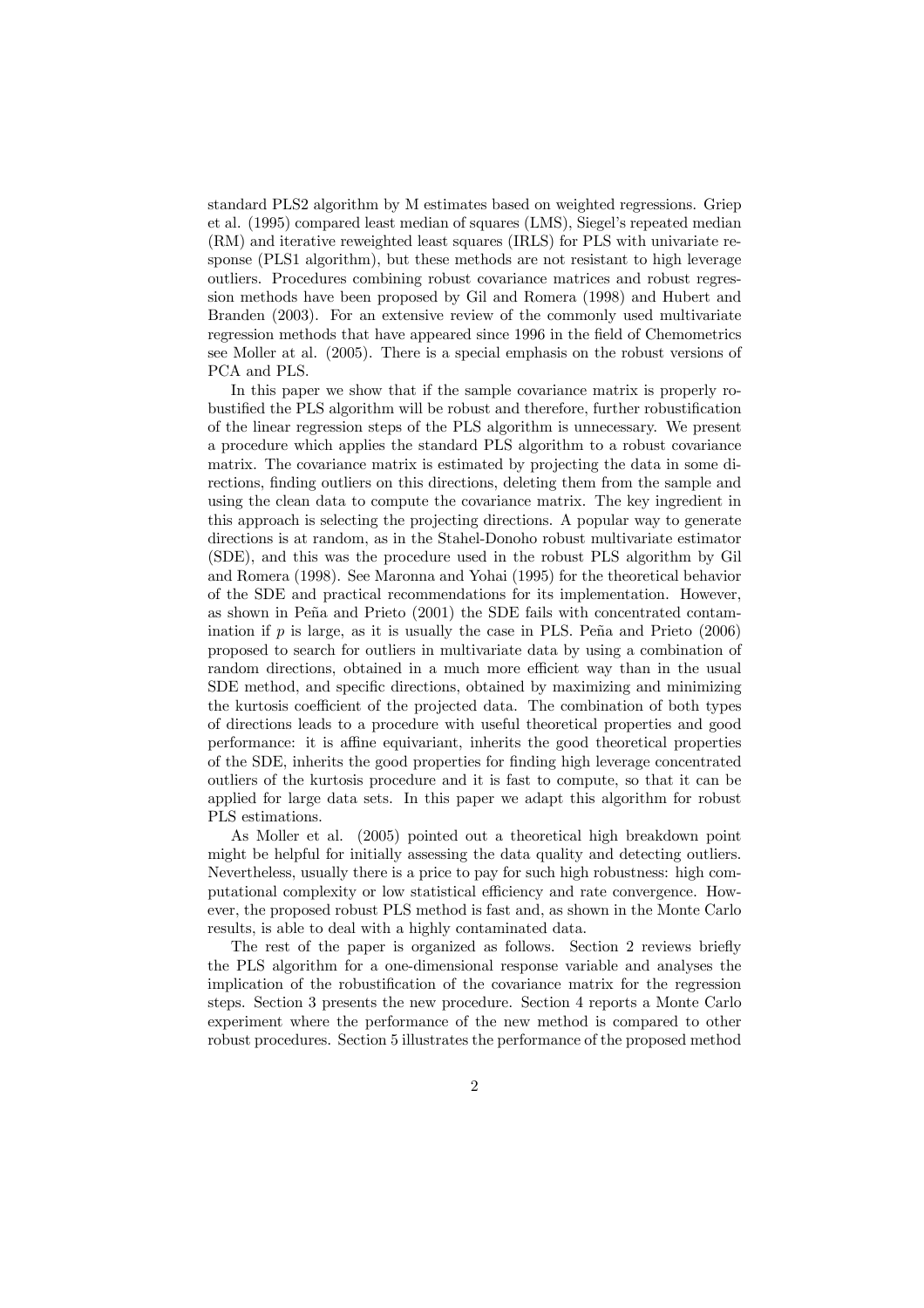in a well known set of data where we show that the present algorithm is able to find outliers that were undetected by previous methods.

## 2 Robust PLS Methods

#### 2.1 The PLS algorithm

Suppose that we have a sample of size n of a  $1+p$  dimensional vector  $z=(y, x)^T$ . which can be decomposed as a set of  $p$  regressors,  $x$ , and a response variable  $y$ . Let  $S_z$  be the sample covariance matrix of z, consisting of the elements

$$
S_z = \begin{pmatrix} s_y^2 & S_{y,x}^T \\ S_{y,x} & S_x \end{pmatrix},\tag{1}
$$

where  $S_{y,x}$  is the  $p \times 1$  vector of covariances between y and the x variables. We are interested in estimating the linear regression  $\hat{y} = \hat{\beta}^T x$ , and we assume that the response can be linearly explained by a set of a factors  $t = (t_1, ..., t_a)$ , with  $a \ll p$ , which are linear functions of the x variables. More precisely, calling X to the  $n \times p$  data matrix of the regressors, and  $x_i^T$  to its *ith* row, the following model holds

$$
x_i = Pt(i) + \epsilon_i \tag{2}
$$

$$
y_i = q^T t(i) + \eta_i,\tag{3}
$$

where P is the  $p \times a$  matrix of the loadings of the vector  $t(i)=(t_1(i),..., t_a(i))^T$ and q is the a-dimensional vector of the y-loadings. The vectors  $\epsilon_i$  and  $\eta_i$ have normal distribution and are uncorrelated. Then it can be shown (Helland, 1992) that the maximum likelihood estimation of the matrix of components,  $t=(t_1,...,t_a)$  is given by

$$
t = XW_a \tag{4}
$$

where  $W_a = [w_1, w_2, ..., w_a]$  is the  $p \times a$  matrix of coefficients and the vectors  $w_i$  verify  $w_i^T w_i = 1$  and  $w_i^T S_x w_j = 0$  for  $i \neq j$ , so that the  $n \times 1$  variables  $t_i$  are orthogonal. It can be shown that these vectors are the solution of

$$
w_{j+1} = \underset{w^T w = 1 \text{ and } w^T S_x w_i = 0 \text{ for } i = 1,...,j}{arg \max( cov^2(Xw, y))}
$$

and are found as the eigenvectors linked to the largest eigenvalues of the matrix

$$
(I - P_x(j))S_{y,x}S_{y,x}^T
$$

where  $P_x(j)$  is the projection matrix on the space spanned by  $S_xW_j$ , given by  $P_x(j) = (S_x W_j) [(S_x W_j)^T (S_x W_j)]^{-1} (S_x W_j)^T$ . From these results it is easy to see that the vectors  $w_i$  can be computed recursively as

$$
w_1 \quad \propto \quad S_{y,x} \tag{5}
$$

$$
w_{j+1} \quad \propto \quad S_{y,x} - S_x W_j (W_j^T S_x W_j)^{-1} W_j^T S_{y,x}.
$$
 (6)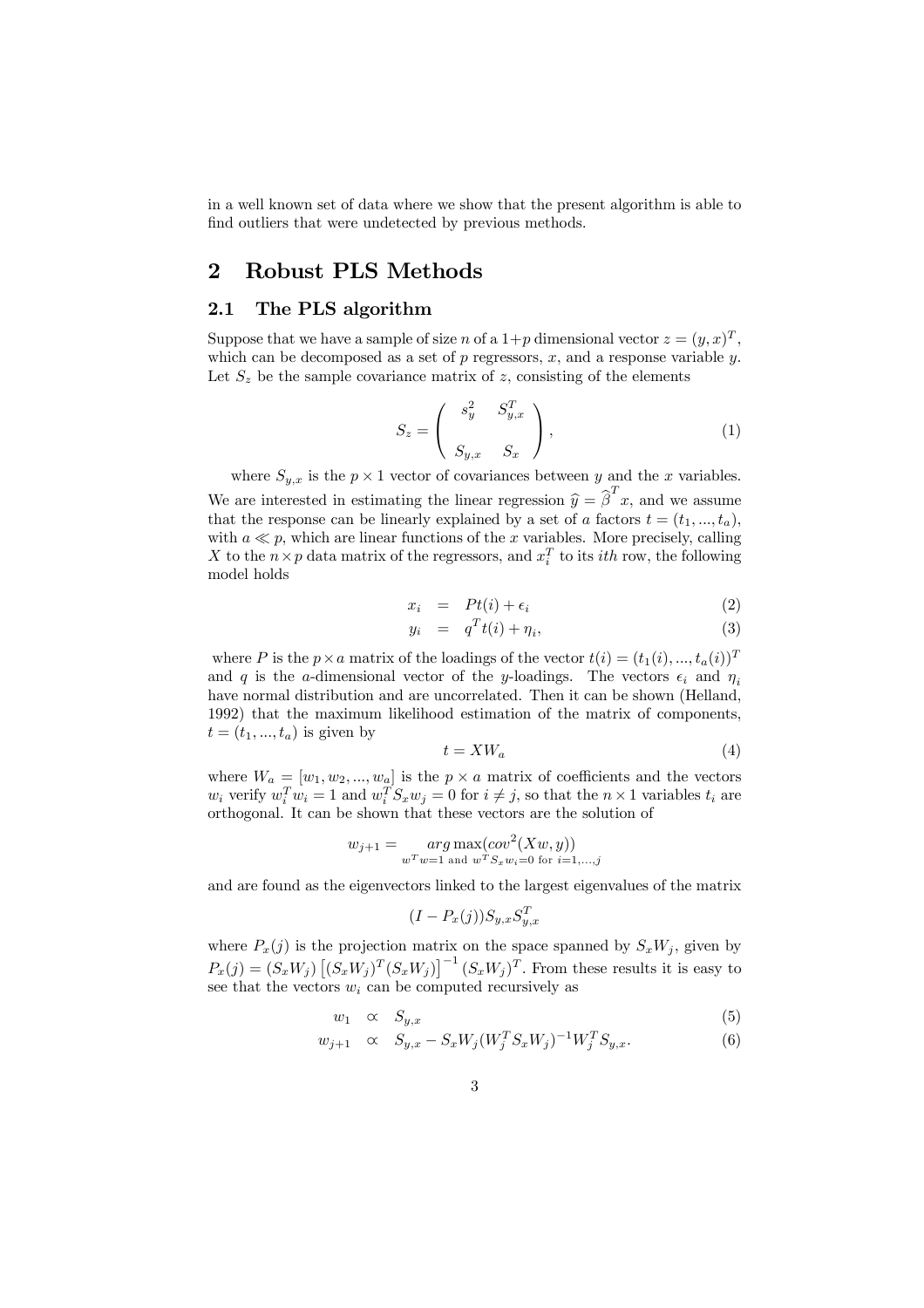The selected number of PLS components, $a$ , is usually estimated by *leave-one*out cross-validation methods. Note that by using the expressions given by (5) and  $(6)$ , it is not necessary to calculate the PLS components  $t_i$ . In each step of the algorithm,  $w_{j+1}$  only depends on the value of the j previous vectors  $w_1, w_2, ..., w_j$ , on  $S_x$  and on  $S_{y,x}$ . Moreover, as  $w_1$  only depends on  $S_{y,x}$ , the calculation of W is completely fixed by the values of  $S_x$  and  $S_{y,x}$ . Finally, as the regression coefficients in (3) are uncorrelated, due to the uncorrelation of the t variables, it is easy to see that the regression coefficients  $\hat{\beta}_a^{PLS}$  are given by

$$
\widehat{\beta}_a^{PLS} = W_a (W_a^T S_x W_a)^{-1} W_a^T S_{y,x} \tag{7}
$$

The application of this algorithm can be seen as a two step procedure: (1) the weights  $w_j$ , that define the new orthogonal regressor  $t_j$ , are computed with (5) and (6) by using the covariance matrix of the observations; (2) the regression coefficients  $q_j$  are computed from a simple regression between the response, y, and the regressor,  $t_j$ . Thus, several authors (see Gil and Romera (1998) and Hubert and Branden (2003)) have proposed a two steps robustification. First a robust covariance matrix is computed in order to obtain robust weights and, second, a robust regression estimate, usually an M-estimate, is computed to obtain the robust q weights. However, as is shown in  $(7)$ , these two steps depend only on the covariance matrix of the observations and we may think that if this matrix is properly robustified the procedure will be robust. In the next section we discuss this intuition.

#### 2.2 Multivariate versus regression outliers in PLS

Given the sample  $z_i = (y_i, x_i)^T$  for  $i = 1, ..., n$  of a  $1+p$  dimensional multinormal vector with covariance matrix (1), let us analyze the result of detecting outliers with respect to the joint distribution, which we will call multivariate outliers, versus the detection of outliers with respect to the conditional distribution of  $y|t$ , which we will call regression outliers. Let us assume without loss of generality that all the variables have zero mean. Then, observation  $z_i$  will be considered as a multivariate outlier if it verifies

$$
z_i^T S_z^{-1} z_i > c_1 \tag{8}
$$

where  $c_1$  is some percentile of the Chi-square distribution with  $1 + p$  degrees of freedom. In this expression we are assuming that  $n > 1 + p$ , so that the covariance matrix is not singular. The case  $1 + p > n$  will be considered later.

On the other hand, the regression outliers will be found as extreme observations in the estimated distributions of  $y|t_i$ , as the  $t_i$  are orthogonal. That is, an observation will be an outlier in the regression  $\hat{y}(t_i) = \hat{q}_i t_i$  if it has high leverage and relatively large residual. We show that by deleting observations which are outliers with respect to the multivariate distribution: (1) we cannot have high leverage outliers in the PLS regressions, and  $(2)$  the squared standardized residuals  $(y_i - \hat{y}_i(t_j))^2 / s_j^2$  from the regression of y on the variable  $t_j$ with residual variance  $s_j^2$  are bounded.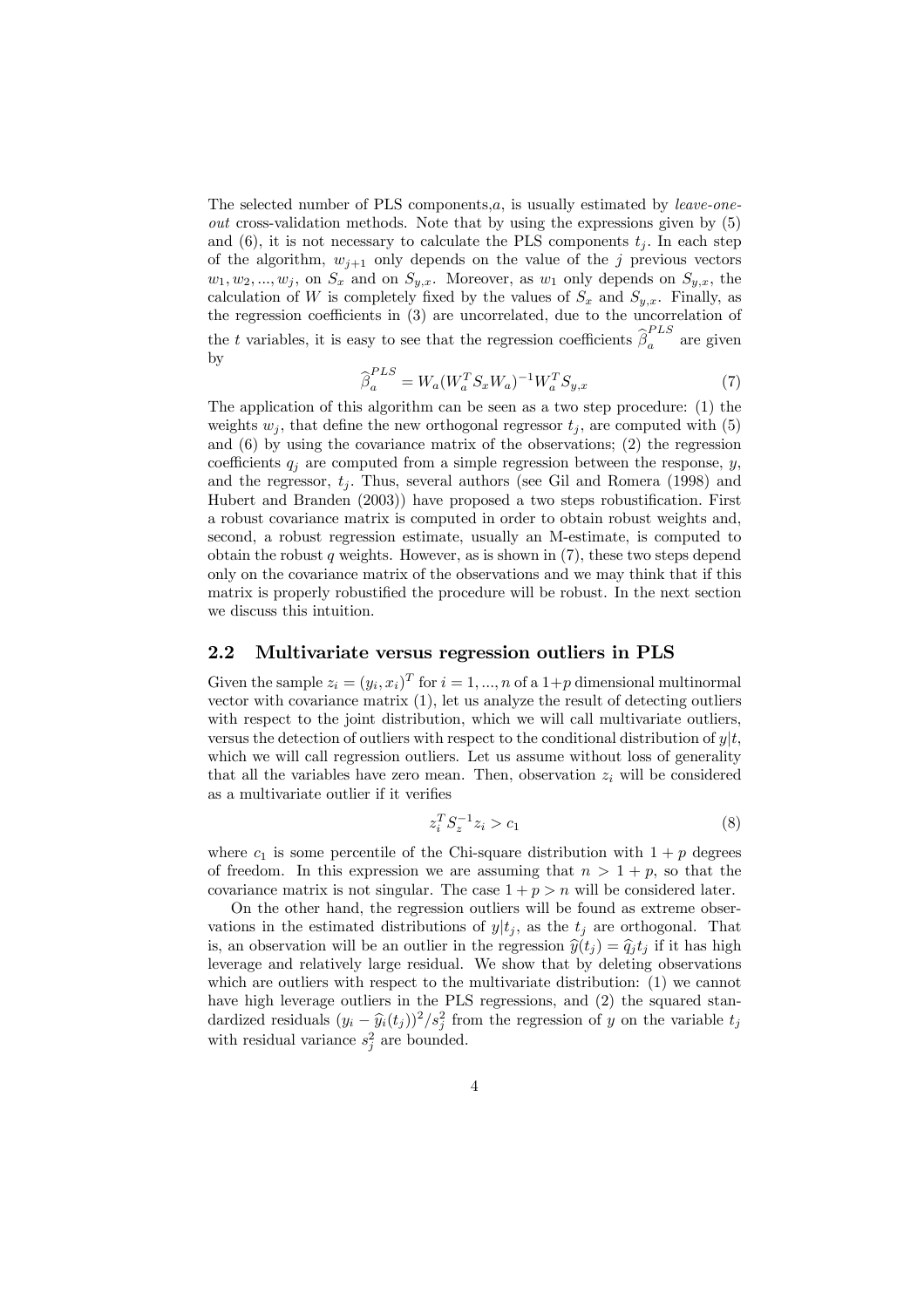It is easy to see from (1) that

$$
S_z^{-1}=\left(\begin{array}{cc} s_e^{-2} & -s_e^{-2}\widehat{\boldsymbol{\beta}}^T\\ \\ -\widehat{\boldsymbol{\beta}} s_e^{-2} & S_x^{-1}+\widehat{\boldsymbol{\beta}} s_e^{-2}\widehat{\boldsymbol{\beta}}^T \end{array}\right)
$$

where  $\hat{\beta} = S_x^{-1} S_{y,x}, \hat{y} = X\hat{\beta}$  estimates  $E(y|X)$ , and  $s_e^2 = (y - \hat{y})^T (y - \hat{y})/n$ estimates var $(y|X)$ . Then we can write (8) as

$$
\frac{(y_i - \widehat{y}_i)^2}{s_e^2} + v_i > c_1 \tag{9}
$$

where  $v_i = x_i^T S_x^{-1} x_i$ . We will show that this equation indicates that by dropping multivariate outliers with (8) the data in the regression have the property that both the size of the least squares (LS) residuals  $|y_i - \hat{y}_i|$  and the leverage of the x variables are bounded. Note that points with large values of  $v_i$  will be deleted as multivariate outliers, and thus the leverage of the regressor  $t_i = Xw_i$ is bounded. The leverage of  $t_j(i) = w'_j x_i$  will be given by

$$
l_i = \frac{w'_j x_i x'_i w_j}{w'_j (X'X) w_j}
$$

and it is straightforward to show that the maximum value of this leverage is achieved for  $w_j = k(X'X)^{-1}x_i$ , which leads to a leverage  $l_i = \frac{1}{n}v_i$ . As observations with  $v_i$  large are deleted by (8) the maximum leverage of the regressor is bounded.

Next, as the  $t_i$  regressor is included in the space generated by the columns of X

$$
\sum (y_i - \widehat{y}_i(t_j))^2 = \sum (y_i - \widehat{y}_i)^2 + \sum (\widehat{y}_i - \widehat{y}_i(t_j))^2
$$

and calling  $s_j^2$  to the residual variance in the regression  $\hat{y}(t_j)$  we have that  $s_e^2 \leq s_j^2$ . Also, we have that the standardized residuals of the regression of the response on  $t_i$  can be expressed as

$$
\frac{(y_i - \widehat{y}_i(t_j))^2}{s_j^2} = \frac{(y_i - \widehat{y}_i)^2}{s_j^2} + \frac{(x_i'(\widehat{\beta} - \widehat{q}_j w_j))^2}{s_j^2} + 2\frac{(y_i - \widehat{y}_i)}{s_j} \frac{x_i'(\widehat{\beta} - \widehat{q}_j w_j)}{s_j}
$$

and it is easy to see that they are bounded. The first term is bounded by (9) and the result  $s_e^2 \leq s_j^2$ , and the second by the bound on the leverage of the x points coming from (9). Thus the standardized residuals of the regression of the response on  $t_i$  are bounded and cannot be very large. Note that this applies to the regression of the response on one or several  $t_j$  variables, because when we include all the relevant ones to explain the response the predictive value will be close to the LS fit and the residuals are obviously bounded by (9).

Finally, suppose the case  $1 + p > n$ . Then  $S_z = \sum_{i=1}^r \lambda_i u_i u_i^T$ , where  $r =$  $\min(n, 1+p)$ , and instead of  $S_z^{-1}$ , which does not exits, we can use the generalized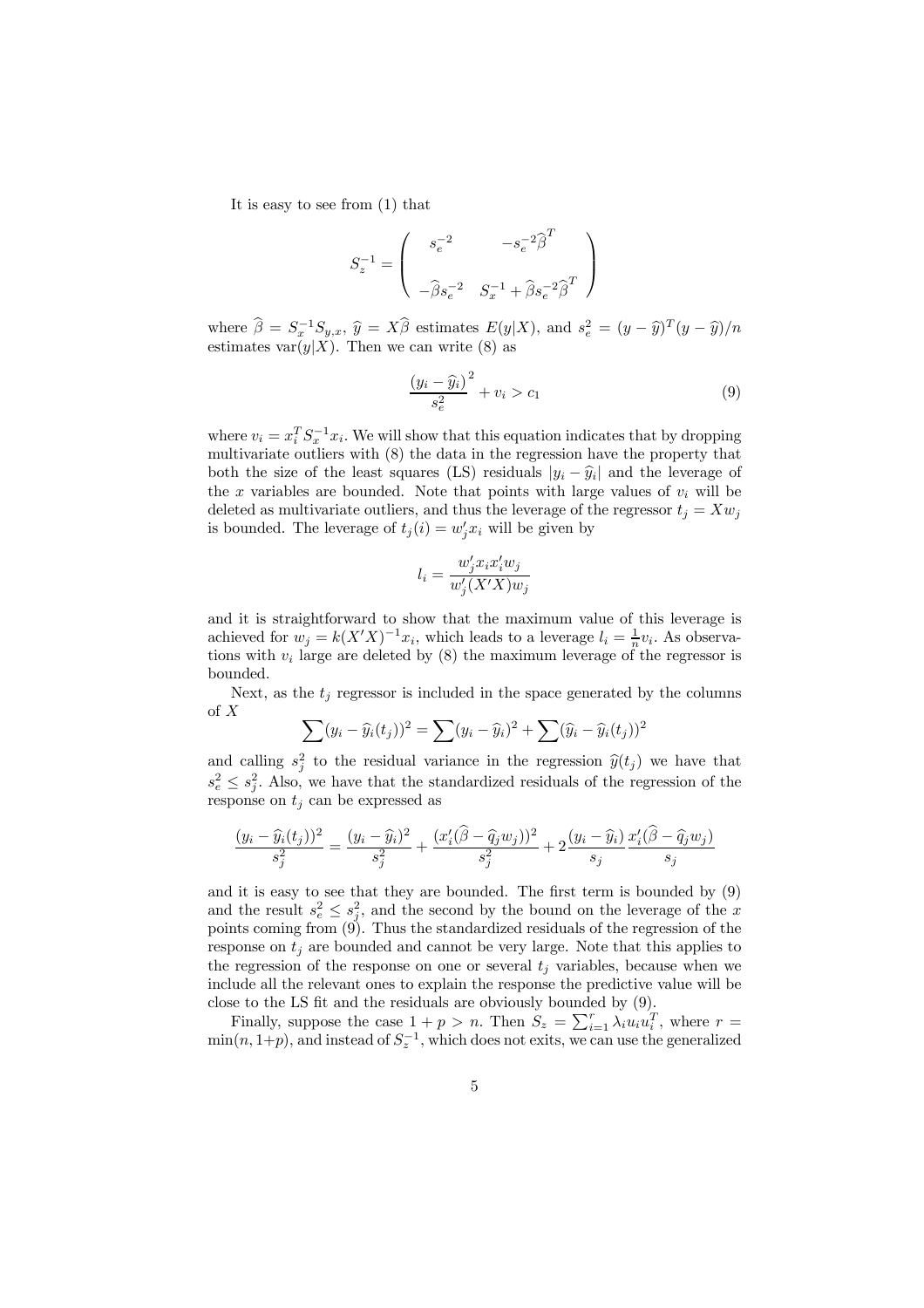inverse  $S_z^{\perp} = \sum_{i=1}^r \lambda_i^{-1} u_i u_i^T$ . The Mahalanobis distances are given by

$$
\sum_{i=1}^r \lambda_i^{-1} (z_i^T u_i)^2
$$

and the main argument of the analysis is the same, but now applied to the principal components of the data.

## 3 The proposed algorithm

We have shown in the previous section that if we delete multivariate outliers we will not have influential points or outliers in the regression between the response and the factors. The algorithm we propose is designed to obtain a robust covariance matrix free from multivariate outliers and works as follows. Without loss of generality we assume that the original data have zero mean and covariance matrix  $S_z$ . The points are transformed by using

$$
\widetilde{z}_i = S_z^{-1/2} z_i, \quad i = 1, \dots, n. \tag{10}
$$

and when the covariance matrix is singular we will use the generalized inverse, as defined in the previous section. The algorithm has three steps. In the first, two specific directions are generated by maximizing and minimizing the kurtosis coefficient of the projections and a univariate search for outliers is done in these directions. In the second, random directions are generated by following the procedure presented in Peña and Prieto (2006) of stratified sampling and again outliers are identified. In the third, all the suspicious observations are tentatively deleted from the sample and the mean and covariance matrix of the remaining data is computed. Then by using the Mahalanobis distance all the suspicious observations are checked. The points considered as outliers are deleted from the sample and the three steps of the procedure are now again applied to the new cleaned sample until no more outliers are found. We explain next the details of these steps

Step I: Compute the directions which maximizes and minimizes the kurtosis coefficient of the projection and also the normalized univariate distances of the data in these two directions. The first direction is obtained as the solution of the problem

$$
d_1 = \arg \max_{d} \frac{1}{n} \sum_{i=1}^{n} (d' \widetilde{z}_i)^4
$$
  
s.t. 
$$
d'd = 1.
$$
 (11)

The same process is applied to the computation of the direction minimizing the kurtosis coefficient. Let  $d_2$  be this second direction and let  $p_i^{(j)} = d_j' \tilde{z}_i$  be the projected values on these two directions,  $j = 1, 2$ . The normalized univariate distances  $r_i^{(j)}$  for these projected values are computed as

$$
r_i^{(j)} = \frac{1}{\beta_p} \frac{|p_i^{(j)} - \text{median}_i(p_i^{(j)})|}{\text{MAD}_i(p_i^{(j)})}, \qquad j = 1, 2,
$$
 (12)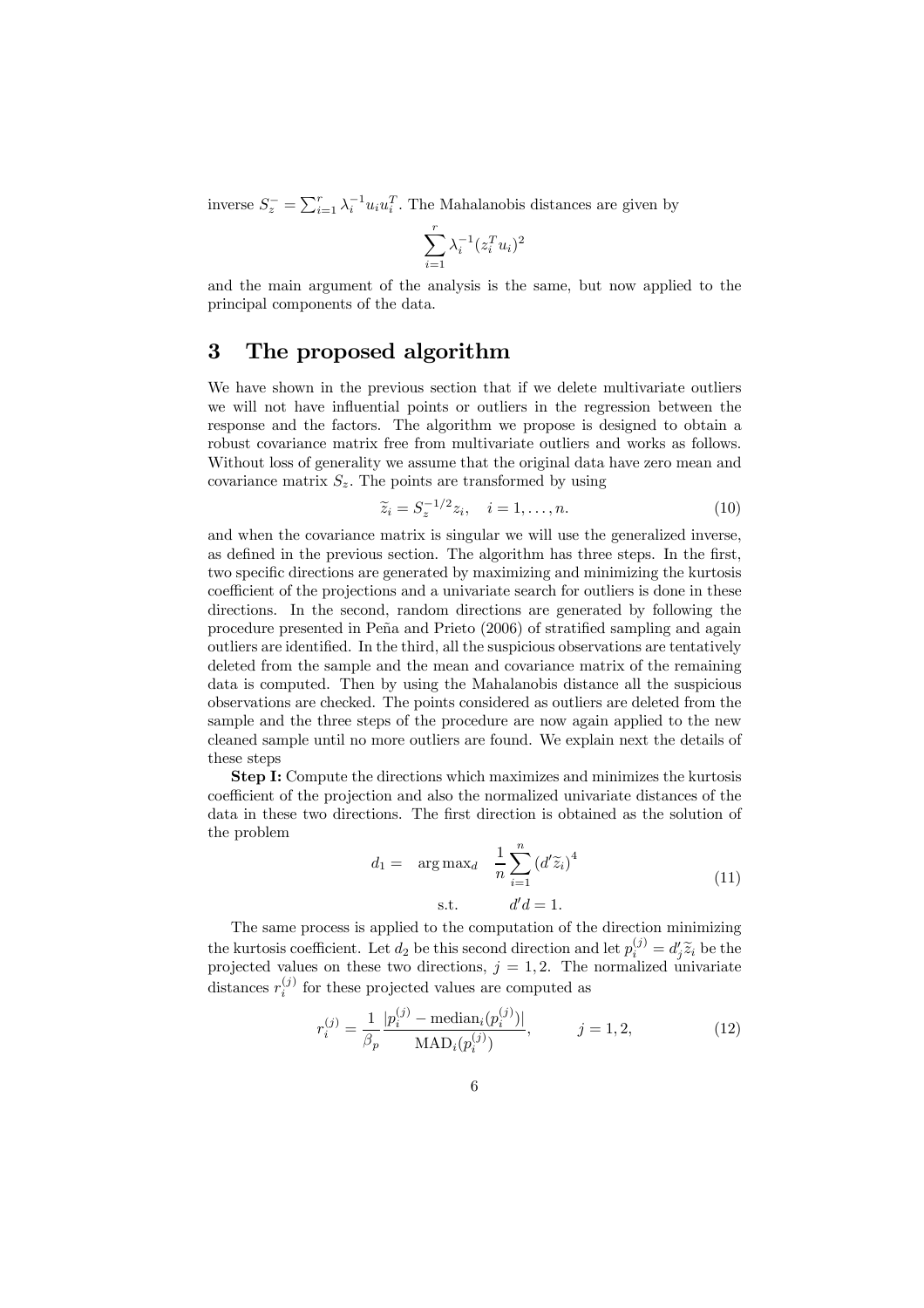$\beta_p$  is a predefined reference value which depends on the dimension p and is obtained by Monte Carlo to ensure a type I error equal to 0.05. Note that if  $n <$  $1 + p$  we consider  $S_z^-$  instead of  $S_z$  and them  $\dim(S_z^-) = \min(n, 1 + p)$  replaces dimension p. This step will identify outliers forming clusters as observations with large  $r_i^{(j)}$ , as shown by Peña and Prieto (2001). If the size of the group of outliers is small (roughly smaller than 20%) the useful direction for identifying the outliers will be  $d_1$ , whereas if the size is large will be  $d_2$ .

Step II: Compute random directions from a stratified sampling procedure. Then, search for outliers in these directions. These random directions are generated by the procedure proposed by Peña and Prieto (2006) which is much more efficient to detect outliers than the standard one. Each direction is generated in two stages. In the first one two observations are chosen randomly from the sample, the direction defined by these two observations is computed, and the observations are then projected onto this direction. This is repeated for  $l = 1, ..., L$ . For each l, the second stage builds a set of K stratified samples as follows. The projections are ordered and partitioned into K intervals of size  $n/K$ , where K is a prespecified number. From each of these k intervals,  $1 \leq k \leq K$ , a subsample of  $p$  observations is chosen without replacement, and the direction,  $d_j$ , orthogonal to the hyperplane generated by these  $p$  observations is computed. This direction  $d_j$  is now used to search for outliers, as in Step I. The corresponding projections  $\tilde{p}_i^{(j)} = \tilde{d}_j \tilde{z}_i$  provide the normalized univariate distances  $\tilde{r}_i^{(j)}$ ,

$$
\widetilde{r}_i^{(j)} = \frac{1}{\beta_p} \frac{|\widetilde{p}_i^{(j)} - \text{median}_i(\widetilde{p}_i^{(j)})|}{\text{MAD}_i(\widetilde{p}_i^{(j)})}, \qquad j = 1, ..., LK.
$$
\n(13)

**Step III:** For each observation i its corresponding normalized outlyingness measure  $r_i$  is obtained as:

$$
r_i = \max\left\{r_i^{(1)}, r_i^{(2)}, \tilde{r}_i^{(1)}, ..., \tilde{r}_i^{(LK)}\right\}.
$$

Those observations having values  $r_i > 1$  are labeled as outliers and, if their number is smaller than  $n-[(n+1+p)/2]$ , removed from the sample. Otherwise, only those  $n - \lfloor (n + 1 + p)/2 \rfloor$  observations having the largest values of  $r_i$  are labeled as outliers.

Finally, let U denote the set of all observations not labeled as outliers. The algorithm computes the Mahalanobis distance of the original observations labeled as outliers with respect to the good observations as follows:

$$
\tilde{m} = \frac{1}{|U|} \sum_{i \in U} z_i,
$$
\n
$$
\tilde{S}_z = \frac{1}{|U| - 1} \sum_{i \in U} (z_i - \tilde{m})(z_i - \tilde{m})',
$$
\n
$$
\tilde{v}_i = (z_i - \tilde{m})^T \tilde{S}_z^{-1} (z_i - \tilde{m}), \qquad \forall i \notin U.
$$

Those observations  $i \notin U$  such that  $\widetilde{v}_i < \chi^2_{p-1,0.99}$  are considered not to be outliers, and are included in U. When  $\tilde{S}_z^{-1}$  does not exit the Mahalanobis distances are computed by using the generalized inverse.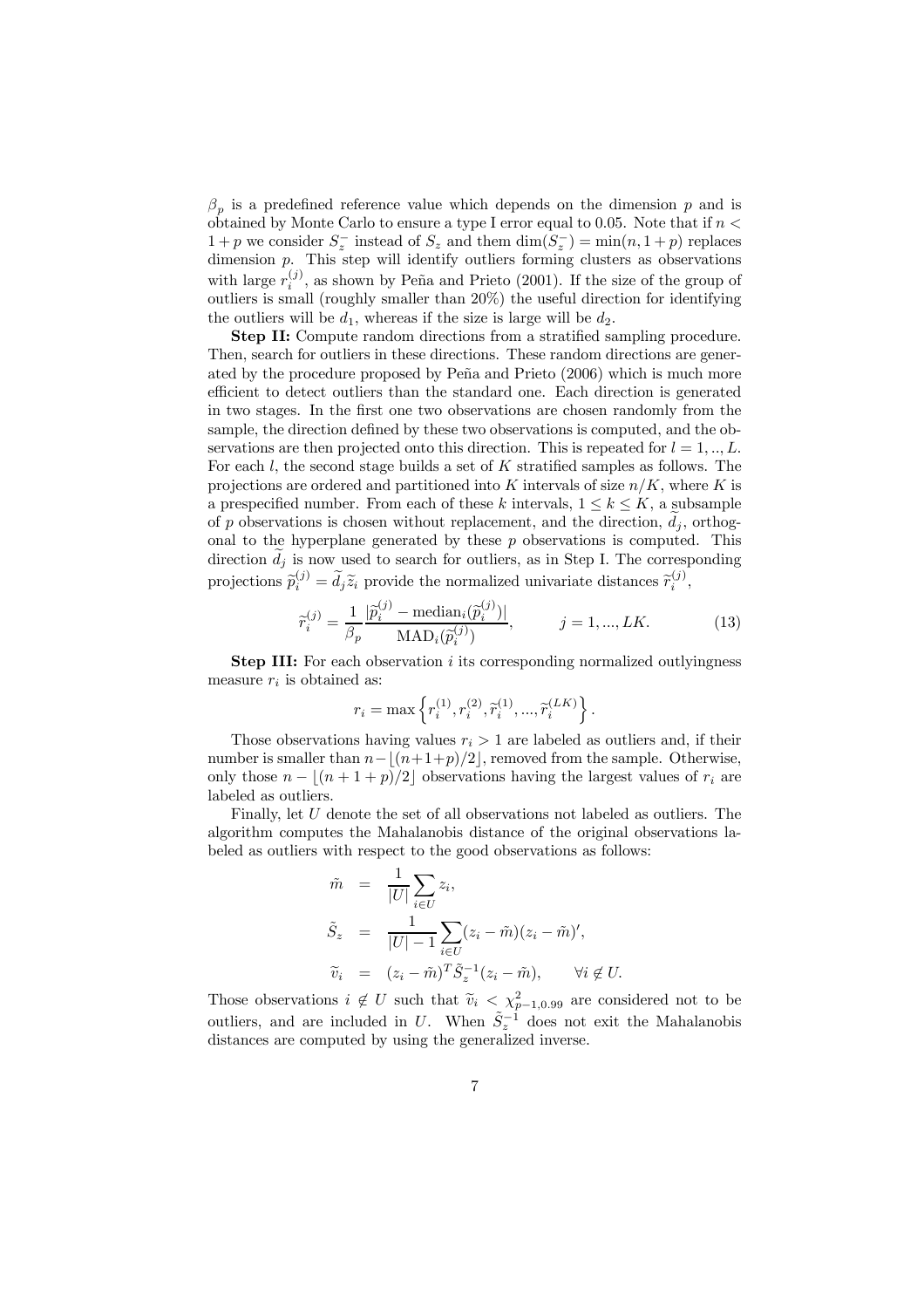The three steps are repeated until no more outliers are found (or U becomes the set of all observations). Note that the final covariance matrix does not need to be scaled for consistency, as in Peña and Prieto (2006), because the PLS coefficients and the directions obtained are invariant to scale changes.

The preceding algorithm includes a certain number of parameters. The values assigned to them in the implementation have been chosen as recommended by Peña and Prieto (2006) to ensure adequate theoretical and efficiency properties. The parameter  $\beta_n$  is chosen to ensure a reasonable level of Type I errors, and depends on the sample space dimension  $p$ . Table 1, taken from Peña and Prieto (2006) shows the values used for several sample space dimensions. The values for other dimensions could be obtained by interpolating  $\log \beta_p$  linearly in log p.

Table 1: Cutoff values for univariate projections for steps I and II

| Sample space dimension $p$ | 10             | -20 |
|----------------------------|----------------|-----|
| Cutoff value $\beta_n$     | 3.46 3.86 4.67 |     |

In step II, the number of intervals, K, is chosen as  $K = 3$  or 5, depending on  $p$  and  $L$  is equal to 10 $p$ .

The proposed robust PLS algorithm is based on the robust covariance matrix  $S_z$ . We take  $w_1$  as the normalization of the vector  $S_{y,x}$ , the first column of  $S_z$ dropping the first element, as defined in (1), and the succeeding values of  $w_j$ are also calculated in a robust form by using

$$
w_{j+1} \propto \widetilde{S}_{y,x} - \widetilde{S}_x W_j (W_j^T \widetilde{S}_x W_j)^{-1} W_j^T \widetilde{S}_{y,x}, \qquad 1 < j \le a.
$$

Note that the proposed algorithm includes some modifications of previous algorithms: (1) when  $p > n$  and the covariance does not exist we use the generalized inverse to compute the robust Mahalanobis distance and to clean from outliers; (2) we do not require computing scale factors to make consistent the estimated robust covariance matrix as the proposed PLS procedure is invariant to scale changes.

## 4 Numerical Results

#### 4.1 Monte Carlo experiments study

We have performed several Monte Carlo simulations to compare the performance of the proposed method to other robust algorithm. The initial model used to generate the data is:

$$
t \sim N_a(0_a, \Sigma_t)
$$
  
\n
$$
x = I_{p,a}t + N_p(0_p, 0.1I_p), \qquad p > a
$$
  
\n
$$
y = q^T t + N(0, 1)
$$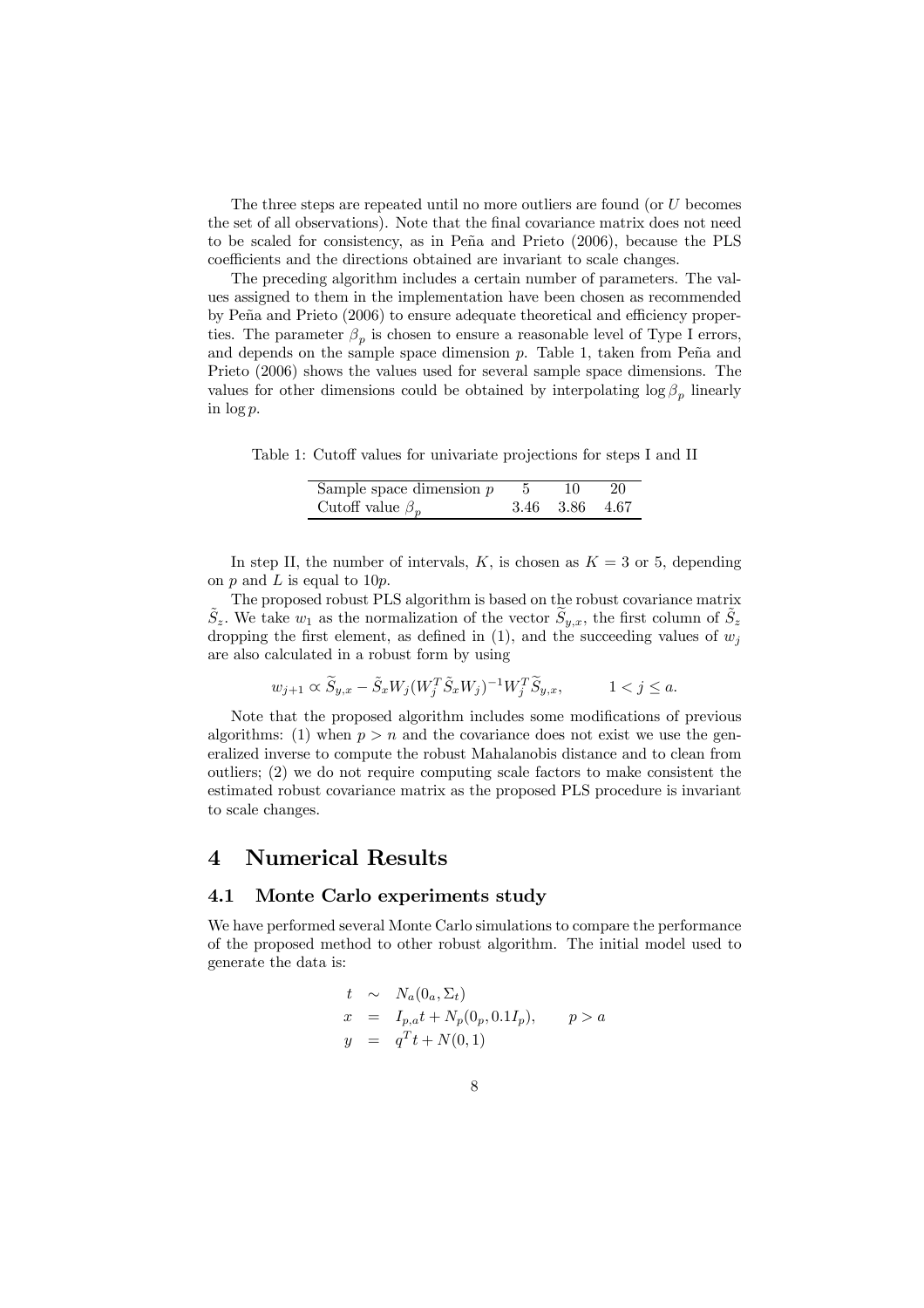Table 2: Simulation study

| 100. |  | 5 2 diag(4.2) 0.1 and 0.3 |
|------|--|---------------------------|

where  $(I_{p,q})_{i,j} = 1$  for  $i = j$  and  $(I_{p,q})_{i,j} = 0$  otherwise, q is a p-dimensional vector of ones,  $I_p$  is the  $p \times p$ -dimensional identity matrix. We assume a as known, two contamination levels,  $\epsilon$ , equal to 0.10 and 0.30, and four types of contamination:

1. Bad leverage contamination:

$$
x_{\epsilon} = I_{p,a}t_{\epsilon} + N_p(0_p, 0.1I_p)
$$
  

$$
t_{\epsilon} \sim N_a(10_a, \Sigma_t)
$$

2. Vertical outliers :

$$
y_{\epsilon} = q't + N(10, 0.1)
$$

3. Orthogonal outliers:

$$
x_{\epsilon} = I_{a,p}t_{\epsilon} + N_p((0_a, 10_{p-a}), 0.1I_p)
$$

4. Concentrated contamination:

$$
x_{\epsilon} = I_{a,p}t_{\epsilon} + N_p(10_p, 0.001I_p)
$$
  

$$
t_{\epsilon} \sim N_a(10_a, \Sigma_t)
$$

For each contamination level  $\epsilon$  we have generated sets of  $100(1 - \epsilon)$  observations from the previous model, and we have added  $100\epsilon$  additional observations generated from one of these contamination models. Three robust procedures are compared in this study to the standard PLS algorithm. The first, PLS-KurSD, is the one proposed in this paper. The second, PLS-SD, is the one proposed by Gil and Romera (1998). The third, RSIMPLS, is the algorithm proposed by Hubert and Branden (2003). The comparison is made by using three classical regression measures. The first two are based on the angle between the true parameter vector  $\beta$  and the estimated vector  $\hat{\beta}_{[y_{\epsilon},X_{\epsilon}],a}$ . After  $m = 1000$  replications we evaluate the  $Mean(angle)$  and the  $MSE_a(\hat{\beta}) = \frac{1}{m} \sum_{l=1}^m \|\hat{\beta}_a^{(l)} - \beta\|^2 = Norm(\beta)$ , where  $\|\|$  denotes Euclidean norm and  $\hat{\beta}_a^{(l)}$  is the estimated regression vector in the replication l. In addition, we compute a third measure  $MSE_a = \sqrt{\frac{1}{n_t} \sum_{i=1}^{n_t} (y_i - \hat{y}_{i,a})^2}$  with  $n_t = 50$  observations generated from the initial model and where  $\hat{y}_{i,a}$  is the predicted value for the observation i.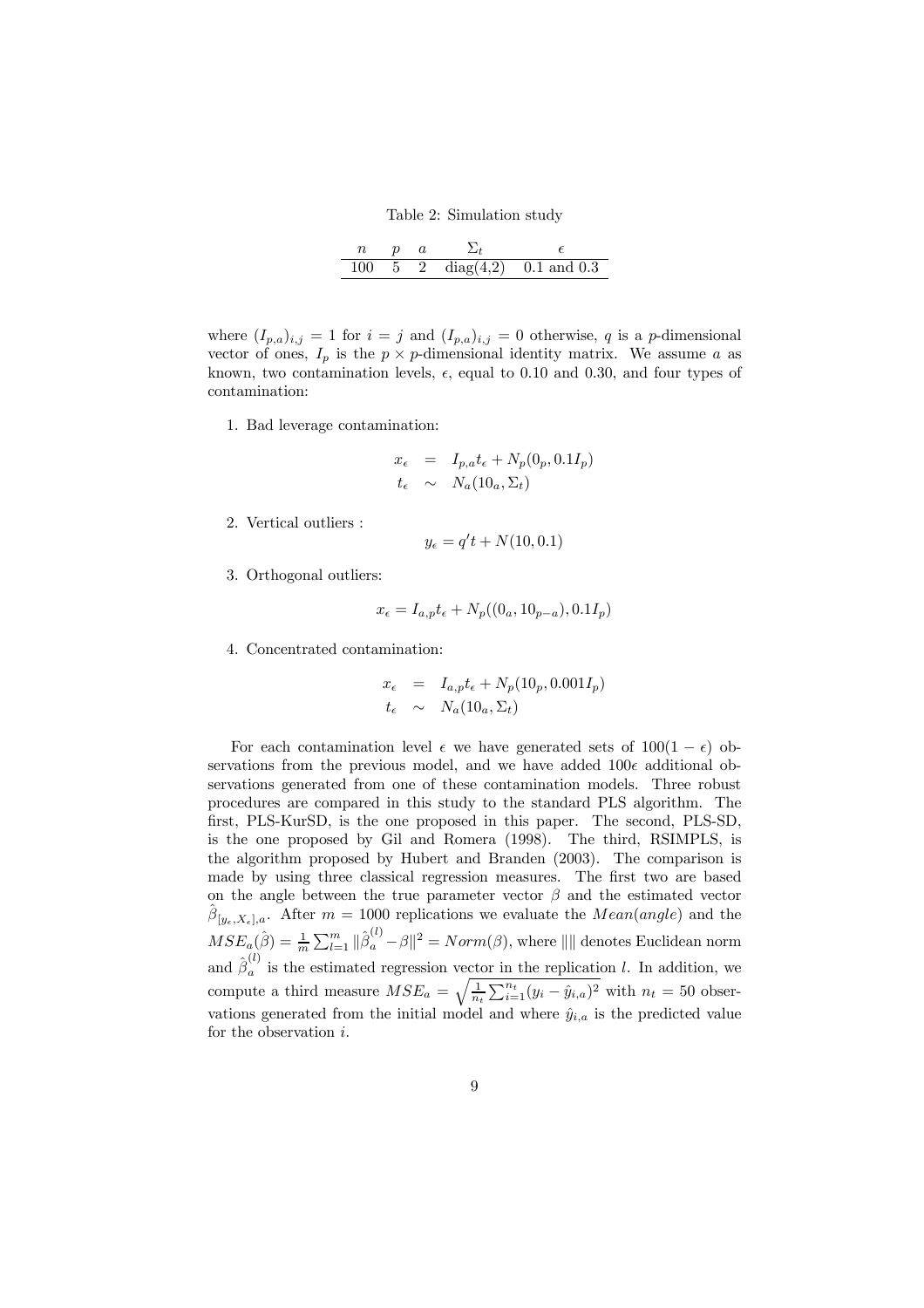Table 3: Estimation results in 1000 replications. The sample size is  $n=100$ ,  $p=5$ and the proportion of outliers is  $10\%$  .

| Algorithm                  | <b>PLS</b> | PLS-SD      | PLS-KurSD     | <b>RSIMPLS</b> |
|----------------------------|------------|-------------|---------------|----------------|
|                            |            |             |               |                |
| No Contamination           |            |             |               |                |
| Mean(Angle)                | 0.06(0.03) | 0.07(0.03)  | 0.07(0.03)    | 0.08(0.03)     |
| $\text{Norm}(\beta)$       | 0.01(0.01) | 0.01(0.01)  | 0.01(0.01)    | 0.01(0.01)     |
| $MSE_a$                    | 0.16(0.08) | 0.17(0.09)  | 0.17(0.09)    | 0.17(0.09)     |
| $10\%$ Bad leverage points |            |             |               |                |
| Mean(Angle)                | 1.13(0.22) | 0.11( 0.06) | 0.07(0.03)    | 0.08(0.03)     |
| $\text{Norm}(\beta)$       | 1.23(0.15) | 0.07(0.04)  | 0.01(0.01)    | 0.02(0.01)     |
| $MSE_a$                    | 2.07(0.23) | 0.48(0.16)  | 0.18(0.10)    | 0.18(0.09)     |
| 10\% Vertical outliers     |            |             |               |                |
| Mean(Angle)                | 1.14(0.21) | 0.11(0.06)  | $0.07($ 0.03) | 0.08(0.03)     |
| $\text{Norm}(\beta)$       | 1.23(0.14) | 0.07(0.05)  | 0.02(0.01)    | 0.02(0.01)     |
| $MSE_a$                    | 2.08(0.24) | 0.47(0.17)  | 0.18(0.10)    | 0.18(0.10)     |
| 10% Orthogonal outliers    |            |             |               |                |
| Mean(Angle)                | 1.13(0.21) | 0.11(0.06)  | 0.07(0.04)    | 0.08(0.03)     |
| $\text{Norm}(\beta)$       | 1.22(0.15) | 0.07(0.04)  | 0.02(0.01)    | 0.02(0.01)     |
| $MSE(\sigma_e)$            | 2.06(0.22) | 0.48(0.16)  | 0.18(0.10)    | 0.18(0.10)     |
| 10\% Concentrated outliers |            |             |               |                |
| Mean(Angle)                | 1.14(0.21) | 0.11(0.06)  | 0.08(0.04)    | 0.08(0.04)     |
| $\text{Norm}(\beta)$       | 1.23(0.14) | 0.08(0.04)  | 0.02(0.06)    | 0.02(0.02)     |
| $MSE_a$                    | 2.08(0.23) | 0.48(0.16)  | 0.19(0.10)    | 0.19(0.09)     |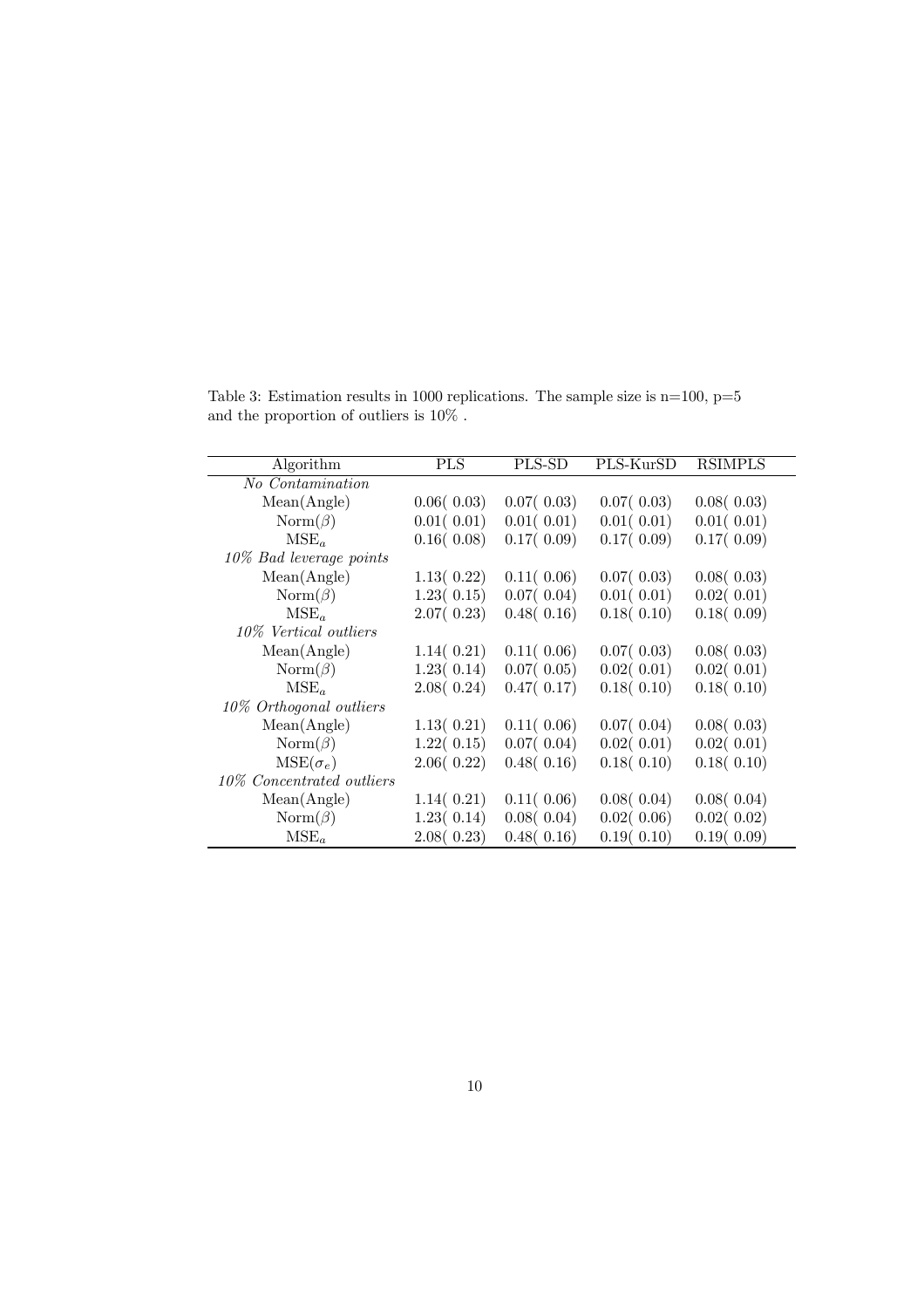Table 4: Estimation results in 1000 replications. The sample size is  $n=100$ ,  $p=5$ and the proportion of outliers is 30%.

| Algorithm                  | <b>PLS</b> | PLS-SD     | PLS-KurSD     | <b>RSIMPLS</b> |
|----------------------------|------------|------------|---------------|----------------|
| No Contamination           |            |            |               |                |
|                            |            |            |               |                |
| Mean(Angle)                | 0.06(0.03) | 0.07(0.03) | $0.07($ 0.03) | 0.08(0.03)     |
| $\text{Norm}(\beta)$       | 0.01(0.01) | 0.01(0.01) | 0.01(0.01)    | 0.02(0.01)     |
| $MSE_a$                    | 0.16(0.08) | 0.18(0.09) | 0.18(0.09)    | 0.18(0.09)     |
| 30% Bad leverage points    |            |            |               |                |
| Mean(Angle)                | 1.36(0.18) | 0.61(0.21) | 0.10(0.10)    | 1.29(0.26)     |
| $\text{Norm}(\beta)$       | 1.39(0.13) | 0.75(0.20) | 0.04(0.11)    | 1.37(0.22)     |
| $MSE_a$                    | 2.23(0.24) | 1.58(0.22) | 0.24(0.22)    | 2.19(0.25)     |
| 30\% Vertical outliers     |            |            |               |                |
| Mean(Angle)                | 1.36(0.19) | 0.62(0.21) | 0.11(0.12)    | 1.30(0.27)     |
| $\text{Norm}(\beta)$       | 1.40(0.14) | 0.75(0.19) | 0.04(0.13)    | 1.37(0.19)     |
| $MSE_a$                    | 2.25(0.24) | 1.58(0.22) | 0.26(0.27)    | 2.20(0.26)     |
| 30% Orthogonal outliers    |            |            |               |                |
| Mean(Angle)                | 1.36(0.17) | 0.61(0.21) | 0.10(0.11)    | 1.31(0.25)     |
| $\text{Norm}(\beta)$       | 1.40(0.16) | 0.75(0.19) | 0.04(0.13)    | 1.37(0.17)     |
| $MSE(\sigma_e)$            | 2.26(0.24) | 1.59(0.22) | 0.25(0.23)    | 2.22(0.26)     |
| 30\% Concentrated outliers |            |            |               |                |
| Mean(Angle)                | 1.36(0.18) | 0.61(0.20) | 0.10(0.10)    | 1.29(0.26)     |
| $\text{Norm}(\beta)$       | 1.39(0.21) | 0.74(0.20) | 0.04(0.11)    | 1.37(0.20)     |
| $MSE_a$                    | 2.26(0.23) | 1.59(0.21) | 0.24(0.23)    | 2.21(0.24)     |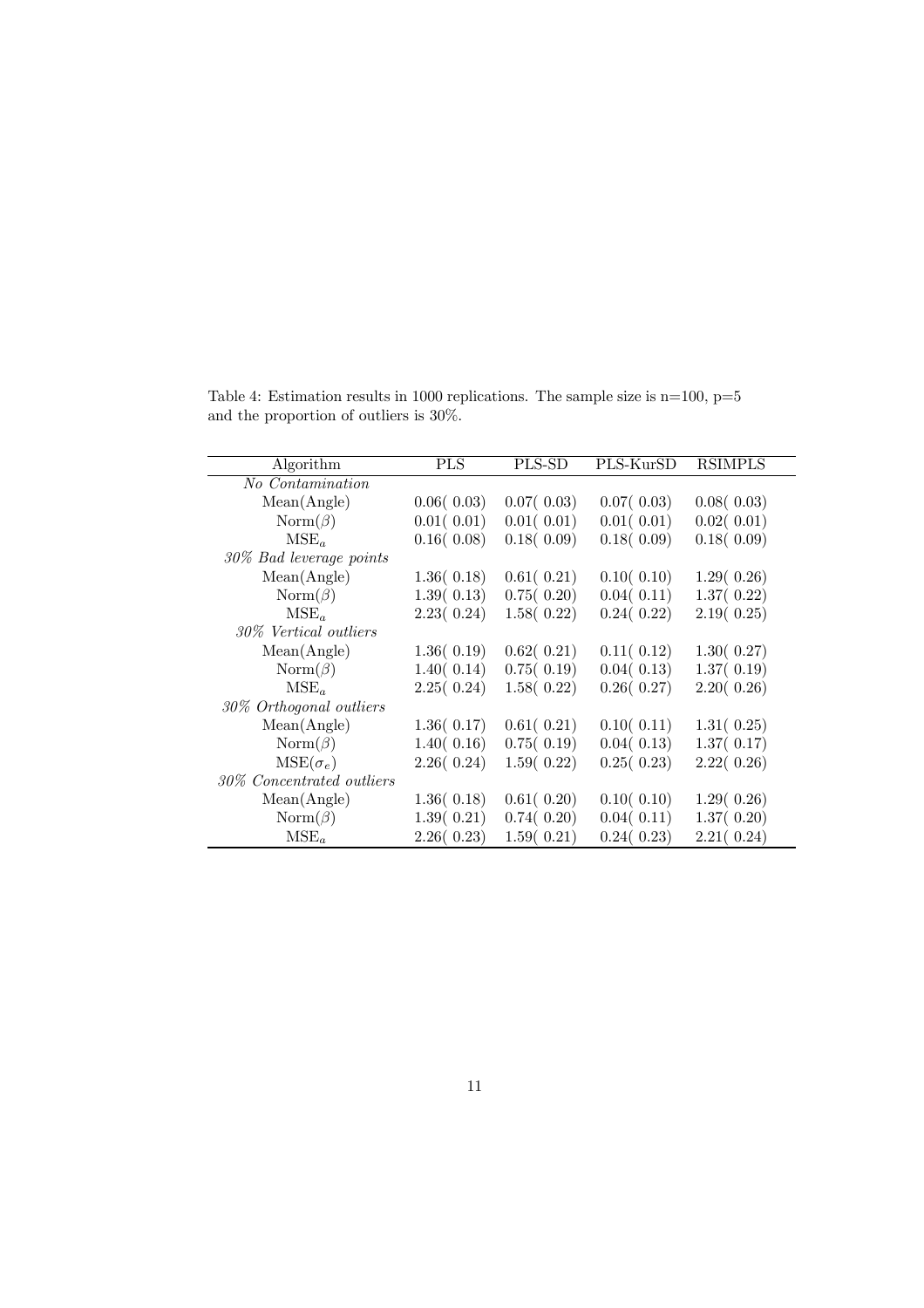| Regressors | Mean | Median | $\operatorname{Std}$ | Wi, y'<br>Corr Coef |
|------------|------|--------|----------------------|---------------------|
| W1         | 1.55 | 1.49   | 0.16                 | 0.63                |
| W2         | 1.43 | 1.37   | 0.16                 | 0.62                |
| W3         | 1.24 | 1.18   | 0.20                 | 0.62                |
| W4         | 1.20 | 1.15   | 0.19                 | 0.63                |
| W5         | 1.00 | 0.95   | 0.16                 | 0.65                |
| W6         | 0.85 | 0.82   | 0.15                 | 0.71                |
| W7         | 0.91 | 0.87   | 0.16                 | 0.71                |
| W8         | 0.94 | 0.90   | 0.16                 | 0.70                |
| W9         | 0.55 | 0.53   | 0.09                 | 0.73                |

Table 5: Some descriptive statistics for Fish data

The values for the parameters chosen in our experiment are given in Table 2. Tables 3 and 4 report averages and standard deviations of the three performance measures for the four algorithms compared. Both tables show in the first four rows, corresponding to the no contamination case, that the three robust algorithms are slightly worse than PLS when the data is not contaminated. The loss of efficiency is very small, and similar in the three robust algorithms. However, in the case of contamination the improvement over PLS is high. Table 3 shows that with small percentage of contamination the RSIMPLS and PLSKurSD methods improve the one proposed by Gil and Romera (1998) and Table 4 shows that when the amount of contamination increases (30%) both PLS-SD and RSIMPLS breakdown. Note that the proposed method provides robust estimates even for concentrated contamination, which is a very difficult case in outlier detection. From the computational point of view PLSKurSD is much faster than RSIMPLS, as shown in Table 9 where computational times for a real data example are presented. All codes compared were implemented in Matlab. The algorithm RSIMPLS was taken from library for robust analysis LIBRA(see http://wis.kuleuven.be/stat/robust/LIBRA.html).

## 5 Real Data Study

In this section we present an application in which PLS can be useful in analyzing a set of data. This data was primarily introduced by Naes (1985) and it has been analyzed by Gil and Romera (1985) and Hubert and Vanden Branden (2003). It contains observations on 45 samples of Fish (rainbow trout). For each sample, fat concentration is determined. The spectra are obtained on a NIR instrument and consist of nine wavelengths. The objective of the analysis is to search for the relation between fat concentration and these spectra. Table 5 presents some descriptive statistics for this data set.

In order to select the number of PLS components we use a *leave-one-out* cross-validation method. Let  $\hat{y}_{(i),a}$  be the estimate of  $y_i$  which comes from a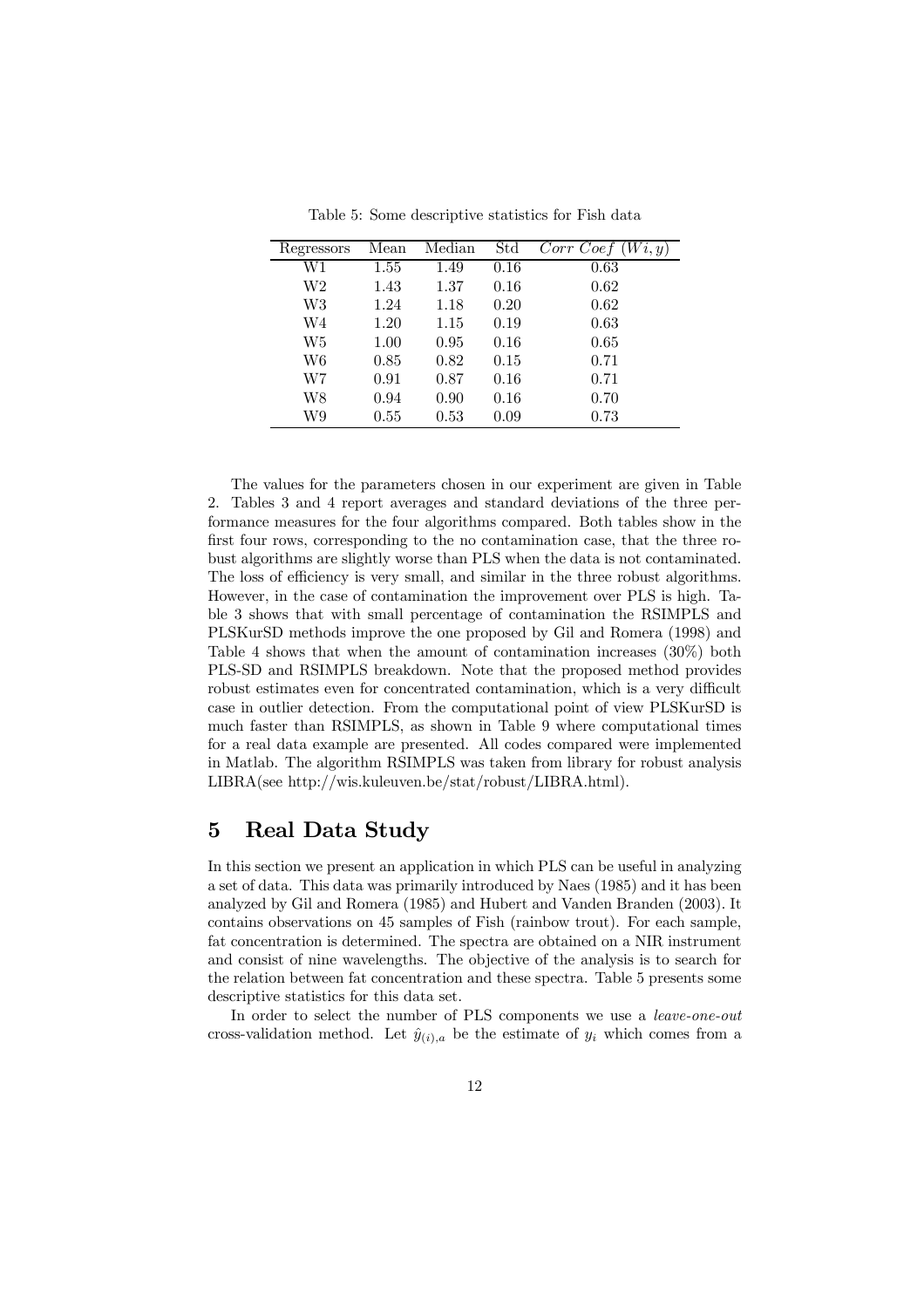

Figure 1: PRESS values for the PLS algorithm,  $a = 1, ..., 10$ 

PLS regression with a components when we have eliminated the *i*th observation. The value of the predictive residual error sum of squares (PRESS) is

$$
PRESS(a) = \sum_{i=1}^{n} \frac{(y_i - (\hat{y}_{(i),a})_i)^2}{n}
$$
(14)

The PRESS values decrease very slowly from  $a = 3$  onwards, as it is shown in Figure 1. The same result has been shown by Gil and Romera (1998) and Hardy et al (1996).

It was reported by Naes (1985) that observations 39-45 are outlying. We have verified that in fact these observations are multivariate outliers using the Mahalanobis distance with respect to the 1-38 observations. We have applied the proposed PLSKurSD procedure to the Fish data and we have found 17 suspicious outlying observations: 1, 3, 10, 12, 16, 17, 18, 27, 30, 35, 37, 39, 40, 41, 43, 44 and 45. The corresponding 17 squared standardized Mahalanobis distances (in the log-scale) with respect to the good observations, according to the PLSKurSD procedure, are plotted in Figure 2. In this figure we have also plotted the two standard  $\chi^2$ -percentiles (in logarithms) which are usually selected as cutoff values. We observe that all the scores exceed by far the cut-off values  $log(\chi^2_{10;0.95}) = 2.907$  and  $log(\chi^2_{10;0.99}) = 3.144$ .

Table 6 compares different regression estimates for this data set. The first column is the ordinary least squares regression estimate, (OLS), the second one is the standard PLS algorithm, the third is the RSIMPLS robust algorithm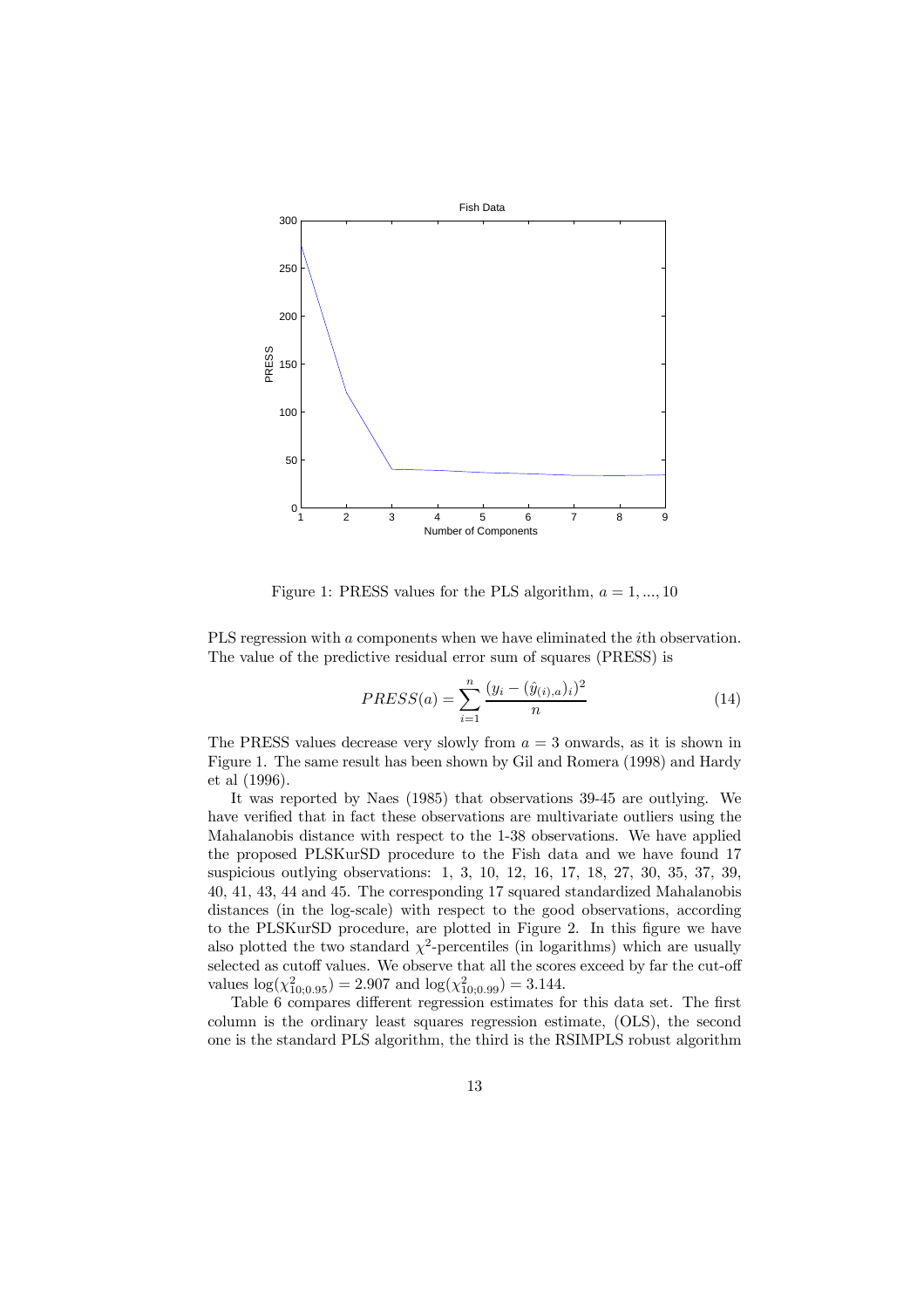

Figure 2: Squared Standardized Mahalanobis distances of the 17 outliers found by PLSKurSD in the log-scale. The cut-off values  $log(\chi^2_{10;0.95})=2.907$  and  $log(\chi^2_{10;0.99})=3.144$  are represented by the horizontal lines.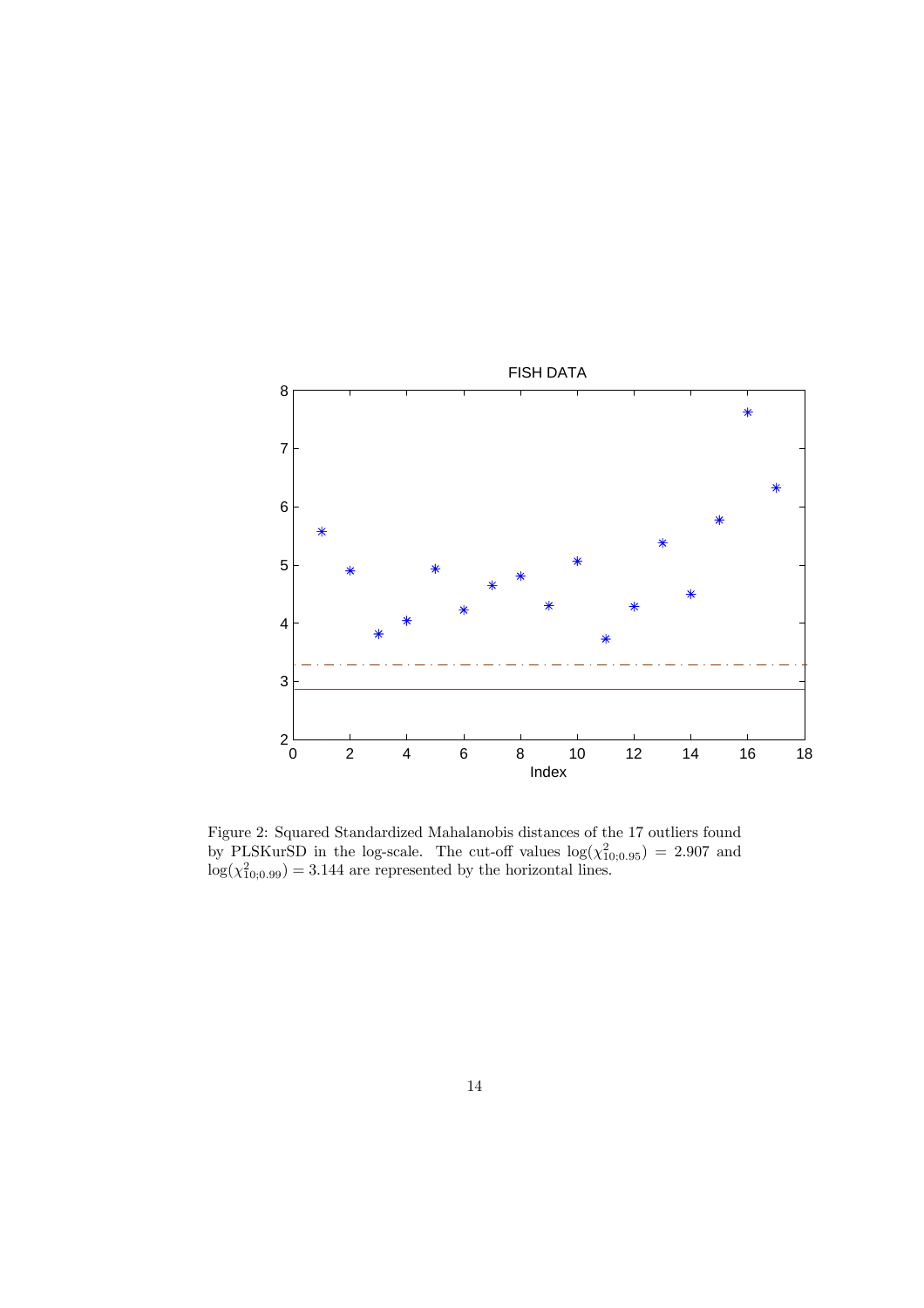|                | OLS                      | <b>PLS</b> | <b>RSIMPLS</b> | $\overline{\text{PL}}$ SKurSD |
|----------------|--------------------------|------------|----------------|-------------------------------|
| W1             | $-186.37$                | 149.23     | 64.7557        | 55.1565                       |
| W <sub>2</sub> | 425.81                   | 60.491     | $-18.5719$     | $-17.4461$                    |
| W3             | $-61.52$                 | $-107.91$  | $-88.0727$     | $-82.0153$                    |
| W4             | $-376.54$                | $-114.25$  | $-67.9800$     | $-63.1873$                    |
| W5             | $-33.46$                 | $-97.353$  | $-47.6929$     | $-63.2612$                    |
| W6             | $-1188.83(*)$            | $-25.934$  | 52.5208        | 57.8444                       |
| W7             | $-20.08$                 | $-29.735$  | 65.3958        | 71.0942                       |
| W8             | $1223.78$ <sup>*</sup> ) | $-0.5704$  | 55.7535        | 62.9704                       |
| W9             | $303.24(*)$              | 258.93     | 9.9509         | 3.7658                        |

Table 6: Regression coefficients with four procedures for FISH data. The \* in the OLS regression indicates a t statistic larger than 2.

proposed by Hubert and Vanden Branden (2003) and the last one is the proposed algorithm, which is called PLSKurSD. The (\*) in the OLS regression indicates a t statistic larger than 2. Both robust regression methods give similar weights to the same wavelengths. The differences between the OLS and the robust estimates are remarkable as can be expected by the large number of outliers found by the robust methods.

Our procedure found a larger set of outliers, 17, than the RSIMPLS algorithm, which finds 13. As we have shown in Figure 2 these 17 observations are clearly outliers with respect to the rest of the data. It is interesting to show that our procedure leads to a better fit to the data. Table 7 reports the standard deviation and the MAD (median of the absolute deviations to the median) of the regression residuals in the set of clean data and in the set of outliers found by the two robust procedures. It can be seen that the PLSKurSD leads to a better fit. We have also compared the correlation structure of the regressors in the two groups and Table 8 gives the correlations between the response and the spectra in the group of clean data and in the group of outliers for the two robust procedures. It can be seen that the differences between the correlation in the group of clean data and the group of outliers are larger with the proposed procedure PLSKurSD. For instance, the euclidean distance between columns 2 and 3 in Table 8 is 0.1025 whereas the euclidean distance between the columns 4 and 5 is 0.2764. This result suggests that PLSKurSD finds a group of outliers with a correlation structure different from the one in the group of good observations. This effect is less clear with the RSIMPLS procedure.

Table 9 presents the computational times for the three PLS methodologies used in our Fish data analysis. The proposed PLSKurSD algorithm is remarkably much faster than the RSIMPLS.

Figure 3 plots the two groups of observations in the plane generated by the two first PLS components. Most of the data correponding to the group of outliers appear as extremes in this plot. Figure 4 shows the projection of the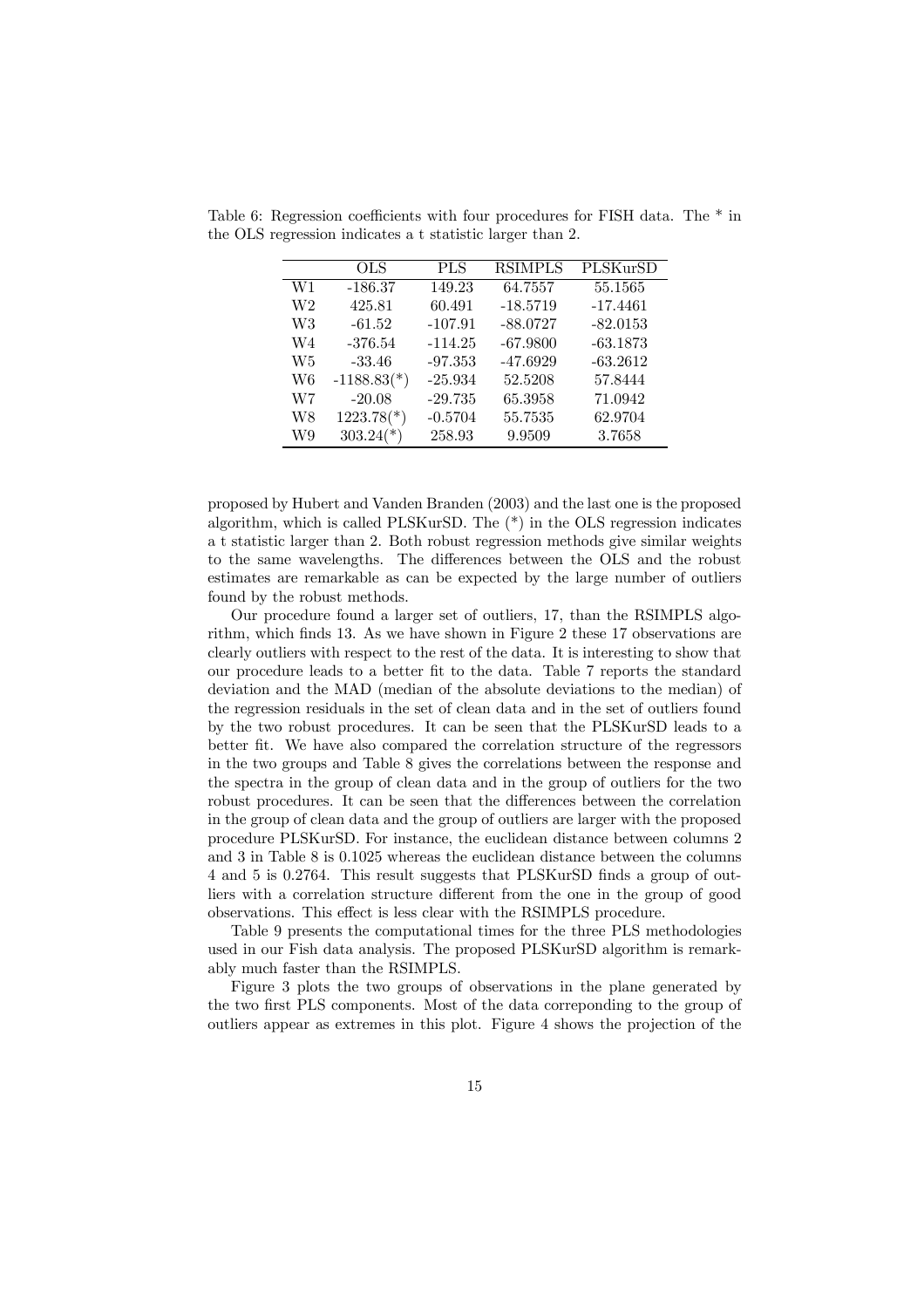Table 7: Dispersion measures (Standard deviation and MAD) in four cases: the clean group according to  $\text{RSIMPLS}_g$ ; the group of outliers found by  $\text{RSIMPLS}_o$ ; the clean group according to  $\mathrm{PLSKurSD}_g$  ; and the group of outliers found by PLSKurSD<sub>o</sub>

|            | RSIMPLS <sub>a</sub> | RSIMPLS <sub>o</sub> | PLSKURSD <sub>a</sub> | PLSKURSD <sub>o</sub> |
|------------|----------------------|----------------------|-----------------------|-----------------------|
| <b>STD</b> | 0.8175               | 2.0965               | 0.6231                | 2.5152                |
| MAD        | 0.6518               | 1.5318               | 0.5782                | 1.6286                |

Table 8: Correlation coefficients between the response and the spectra in five cases: All the data (Total); the clean group according  $\text{RSIMPLS}_g$ ; the group of outliers found by RSIMPLS<sub>o</sub>; the clean group according to  $\text{PLSKurSD}_g$  ; and the group of outliers found by  $\mathrm{PLSKurSD}_o$ 

|    | <b>TOTAL</b> | RSIMPLS <sub>a</sub> | RSIMPLS <sub>o</sub> | $\overline{\mathrm{PLSKURSD}}_q$ | $\overline{\mathrm{PLSKURSD}_o}$ |
|----|--------------|----------------------|----------------------|----------------------------------|----------------------------------|
| W1 | 0.6357       | 0.7304               | 0.6022               | 0.7499                           | 0.5200                           |
| W2 | 0.6246       | 0.7077               | 0.5951               | 0.7188                           | 0.5127                           |
| W3 | 0.6198       | 0.6918               | 0.5937               | 0.6865                           | 0.5134                           |
| W4 | 0.6311       | 0.7078               | 0.6047               | 0.7028                           | 0.5256                           |
| W5 | 0.6579       | 0.7340               | 0.6277               | 0.7117                           | 0.5544                           |
| W6 | 0.7168       | 0.8002               | 0.6927               | 0.7922                           | 0.6290                           |
| W7 | 0.7151       | 0.8021               | 0.6901               | 0.7962                           | 0.6251                           |
| W8 | 0.7088       | 0.7951               | 0.6842               | 0.7897                           | 0.6175                           |
| W9 | 0.7381       | 0.7899               | 0.7162               | 0.7591                           | 0.6621                           |

Table 9: Computational times

|                    |         | Algorithm SIMPLS RSIMPLS PLS-KurSD |  |
|--------------------|---------|------------------------------------|--|
| $Time(seg.)$ 0.000 | - 3.120 | 0.062                              |  |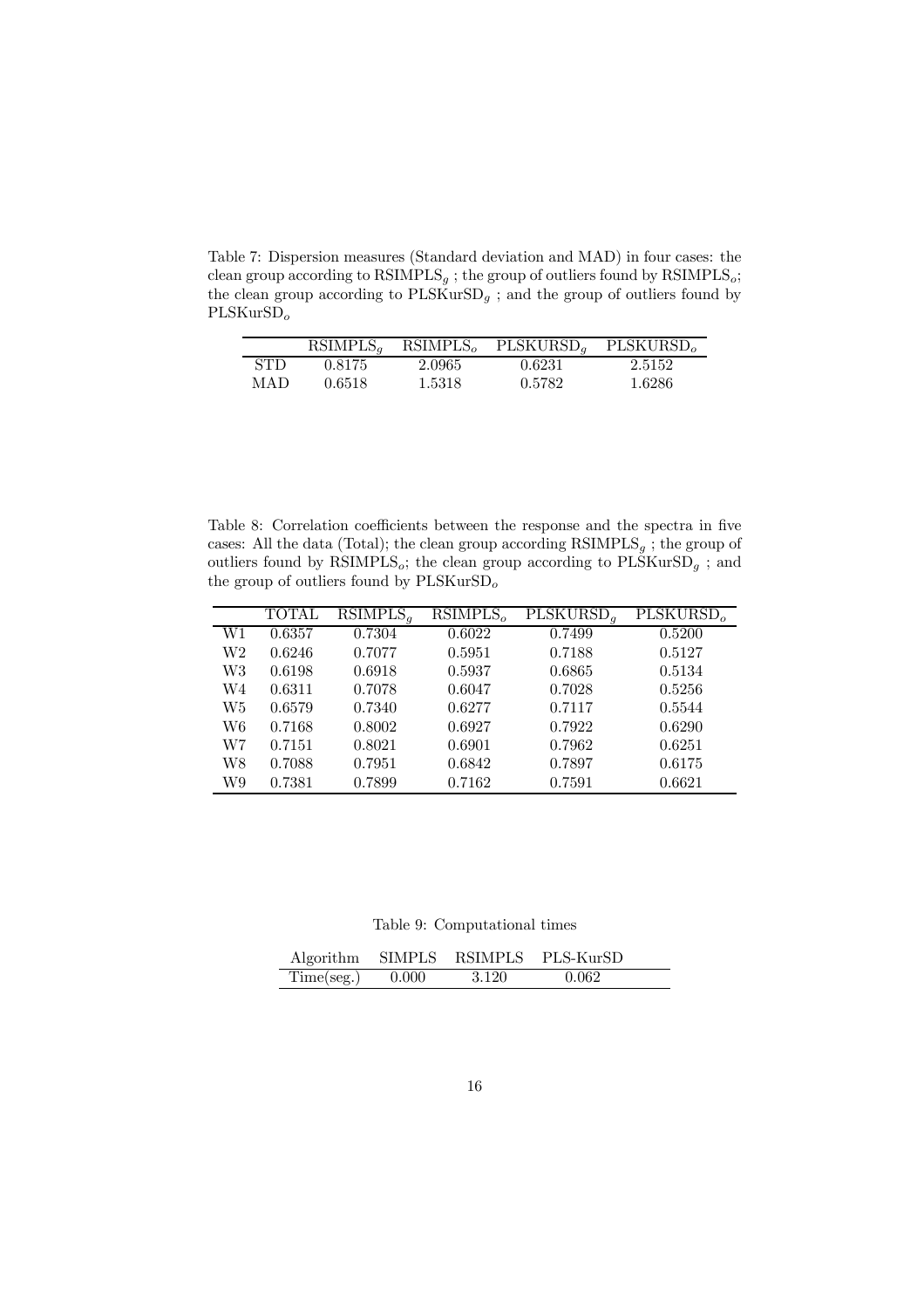

Figure 3: Projection of the Fish data on the plane of the two first PLS components according to PLSKurSD procedure

data on the second and the third PLS components. Again, most of the points identified as outliers are extreme data in this plot.

Finally, we found surprising the large group of outliers found by our procedure. One possibility is that this set of points is indicating a wrong specification of a linear model, as outliers are extreme points but with respect to the given model. We have found that there is a large evidence of a nonlinear relationship between the response and the predictors. For instance, Figure 5 shows a plot of the response with respect to Wavelength 9. We have chosen this predictor because this variables has a significative weight in the OLS regression model, according to Table 6, and high correlation with the response, both in the overall sample and in the subsets of clean data, as is shown in Tables 5 and 8. It can be seen in this Figure that the relationship seems to be non linear, in the whole sample and also when points 39-45 are deleted. This may explain why so many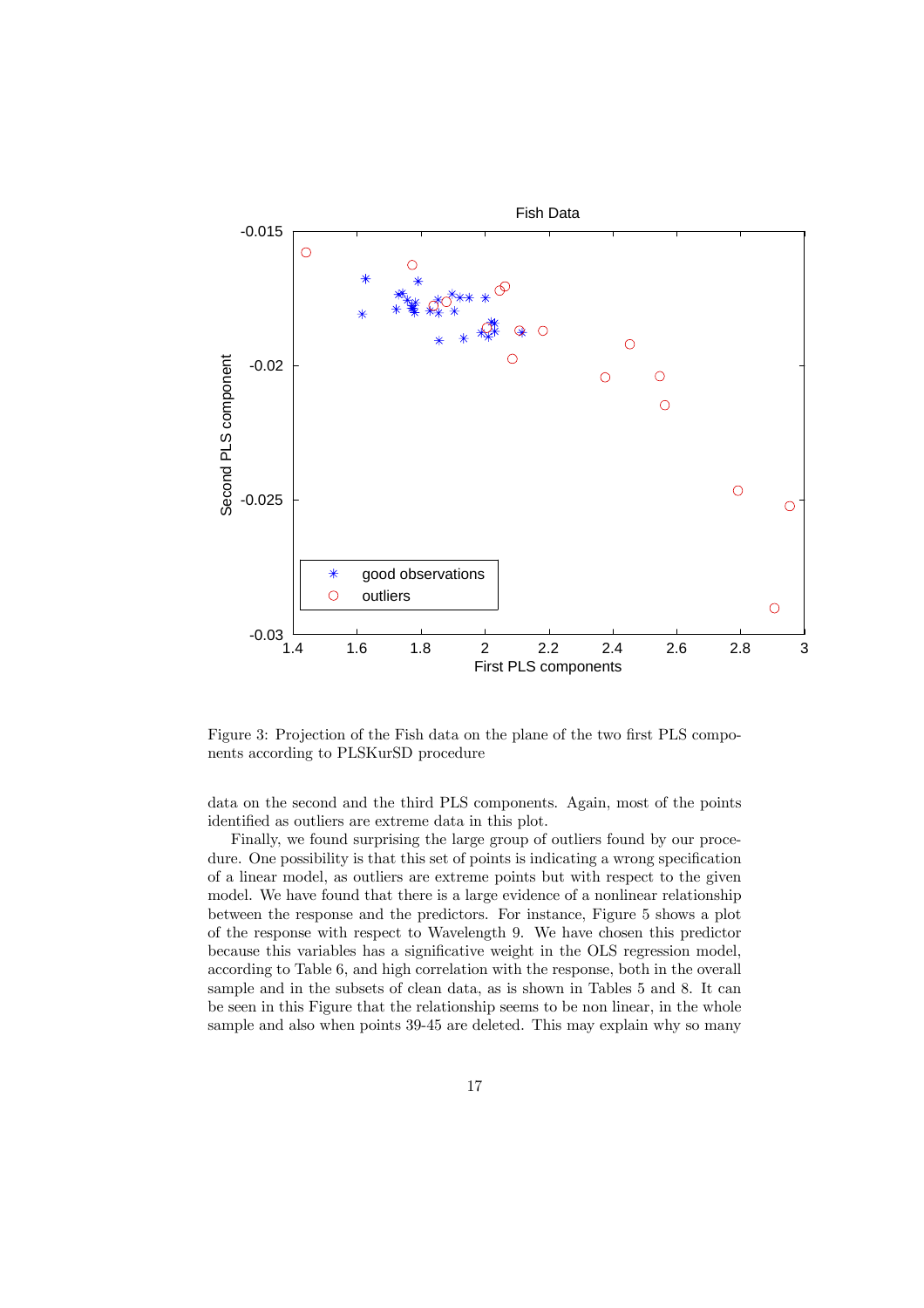

Figure 4: Projection of the Fish data on the plane of the second and the third PLS components according to PLSKurSD procedure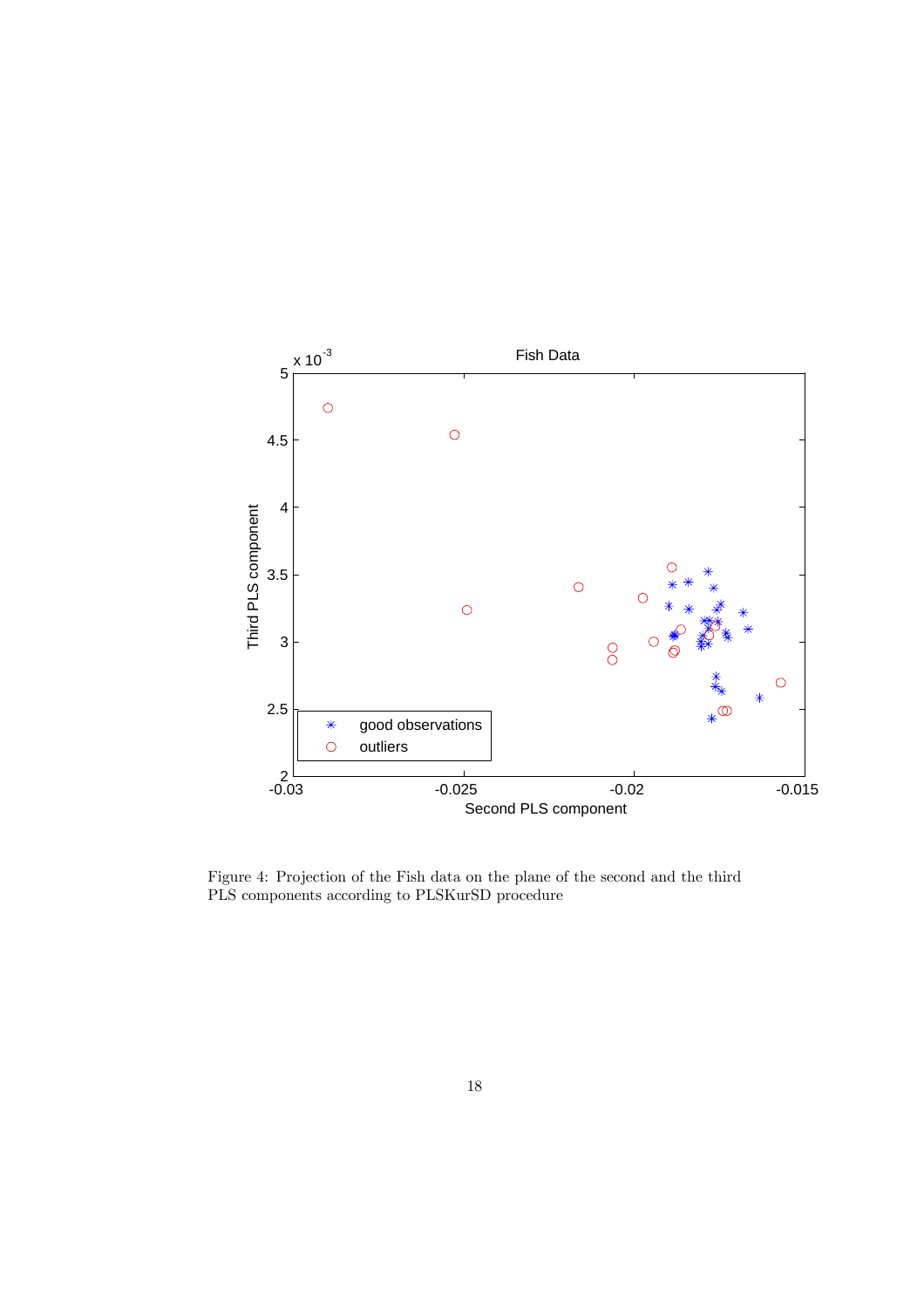

Figure 5: Plot of the Fat variable versus the nineth wavelength. Upper panel whole sample, lower panel observations 1-38.

point are found as outlying in the multivariate regression. For instance, the two extreme points in the bottom panel in Figure 5, which deviate strongly from the linear relationship between both variables, are found as outliers by our procedure.

## 6 Acknowledgments

This research has been supported by Spanish MEC grant SEJ2004-03303.

# References

- [1] M. Barker & W. S Rayens (2003), 'Partial least squares for discrimination,' Journal of Chemometrics, 17, 166-173.
- [2] Gil, J.A. & Romera, R. (1998), 'On Robust Partial Least Squares (PLS) Methods,' Journal of Chemometrics, 12, 365-378.
- [3] Griep, M., Wakeling, P. Vankeerberghen & P. Massart, D. (1995), 'Comparison of semirobust and robust partial least squares procedures,' Chemometrics and Intelligent Laboratory Systems, 29, 1, 37-50.